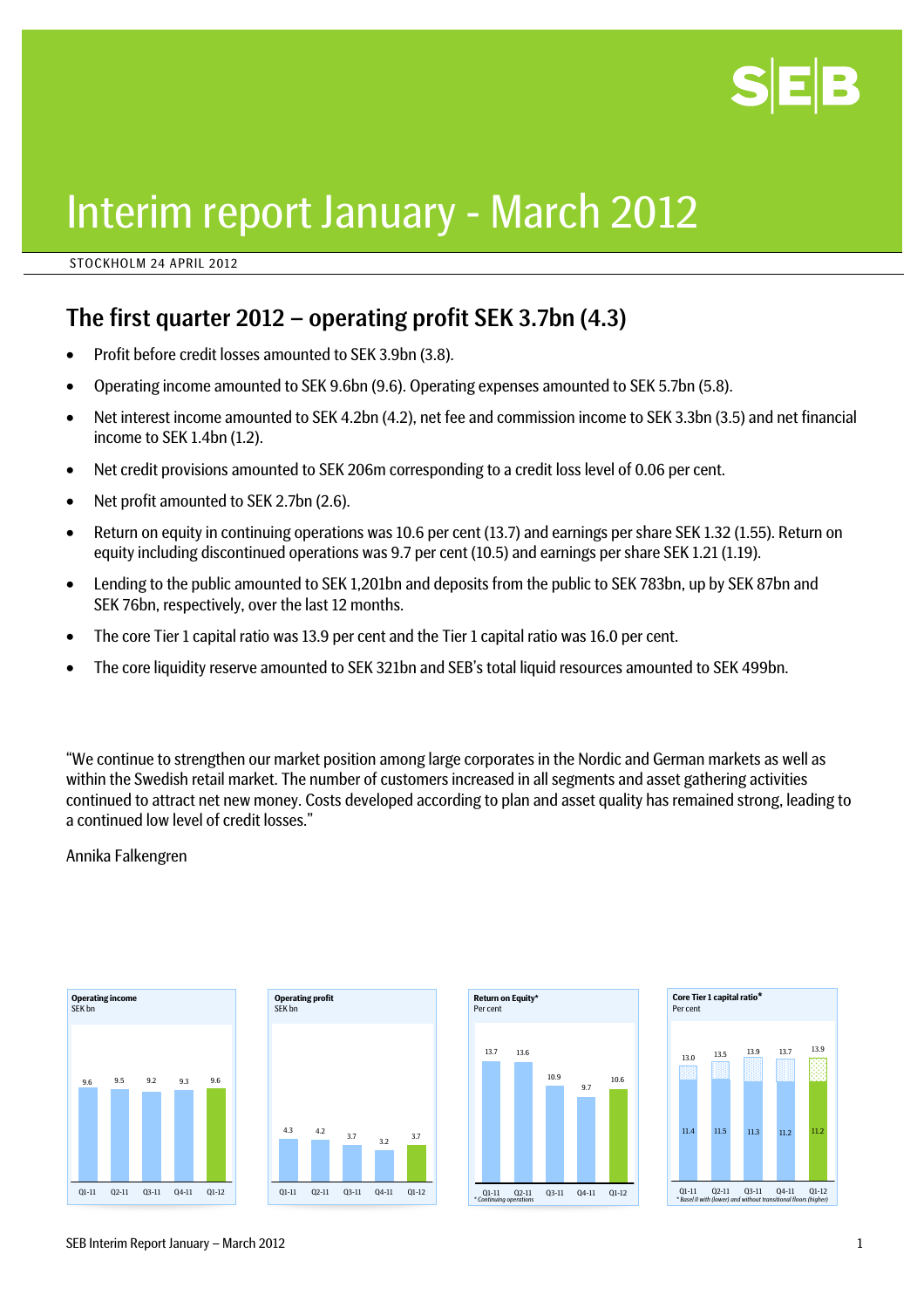## President's comment

The macro economic situation remains uncertain despite the more positive sentiment at the start of the year. Although supportive measures from central banks have eased stress symptoms in the European financial system, the recent widening of credit spreads shows the fragility of the situation and the nervousness of investors. Also the Nordic economies have recorded slower growth after being resilient in 2011 and companies safeguard their financial positions.

### **A robust first quarter**

SEB recorded an operating profit of SEK 3.7bn in the first quarter of 2012 reflecting continued growth in the customer business. We have attracted more customers in all segments and existing customers have increased their business with us. Since March last year, loan and deposit volumes have grown by SEK 87bn and SEK 76bn, respectively.

These higher volumes, as well as the continued growth of asset management, custody services, cash management services, card operations and a flow-driven trading, support SEB's recurring income generation which creates earnings stability. Growth is generated by our relationship banking model and its deep and broad product integration with customers. As a result, most divisions showed a higher operating income compared to a year ago.

Total operating expenses amounted to SEK 5.7bn, down 2 per cent compared with a year ago. Our aim to keep costs below SEK 23.1bn this year remains.

### **Growth in targeted areas**

SEB was for the first time recognised by Prospera as the overall best bank 2011 for large corporates and institutions in the whole of the Nordic region. This is a merit to our focused expansion in the Nordic and German markets and it spurs us to continue to build with more determination on this recognition. Customer activity has remained robust, also in the absence of M&A activities, evidenced by the continued earnings stability in the business areas within Trading and Capital Markets. We have continued to expand our presence in Asia as markets outside Europe are growing in importance for our corporate customers. Merchant Banking increased operating profit by 11 per cent compared to last year.



We continue to deepen customer relationships in the Swedish retail segment. During the quarter we have gained nearly 5,000 new private full-service customers and 3,700 new SME customers. 25 per cent of all new entrepreneurs in Sweden chose SEB as their banking partner. Our lending to SMEs increased by SEK 4.3bn.

In our third growth area, savings, we have integrated savings products into one holistic advisory driven offering. As financial markets stabilised, customers have gradually reallocated into more equity-based savings. Within Private Banking we attracted net new volumes of SEK 7bn. We continue to invest in our Private Banking business and will establish a private banking unit in London shortly.

### **Stay the course**

At SEB, the long-term perspective is our compass. Franchise value is built on the mindset of servicing our customers together with a proven track record of support also in periods of more challenging economic environment.

Further clarity on the final regulatory framework, internationally as well as in Sweden, has not been provided during the quarter. It will have a major impact on the financial markets, and more importantly on the prerequisites for future economic growth. As an example, IMF recently estimated that European banks may have to reduce their assets by up to EUR 2,000bn during the next 18 months, which could negatively affect financial stability and economic growth in Europe.

Thus, we will maintain strong financial stability and high asset quality while continuing to grow cautiously in our core areas of strength. We are convinced that competitive longterm profitability of the Bank, navigating in the new regulatory landscape, is achieved through a combination of customercentric business, disciplined growth in targeted markets and cost efficiency.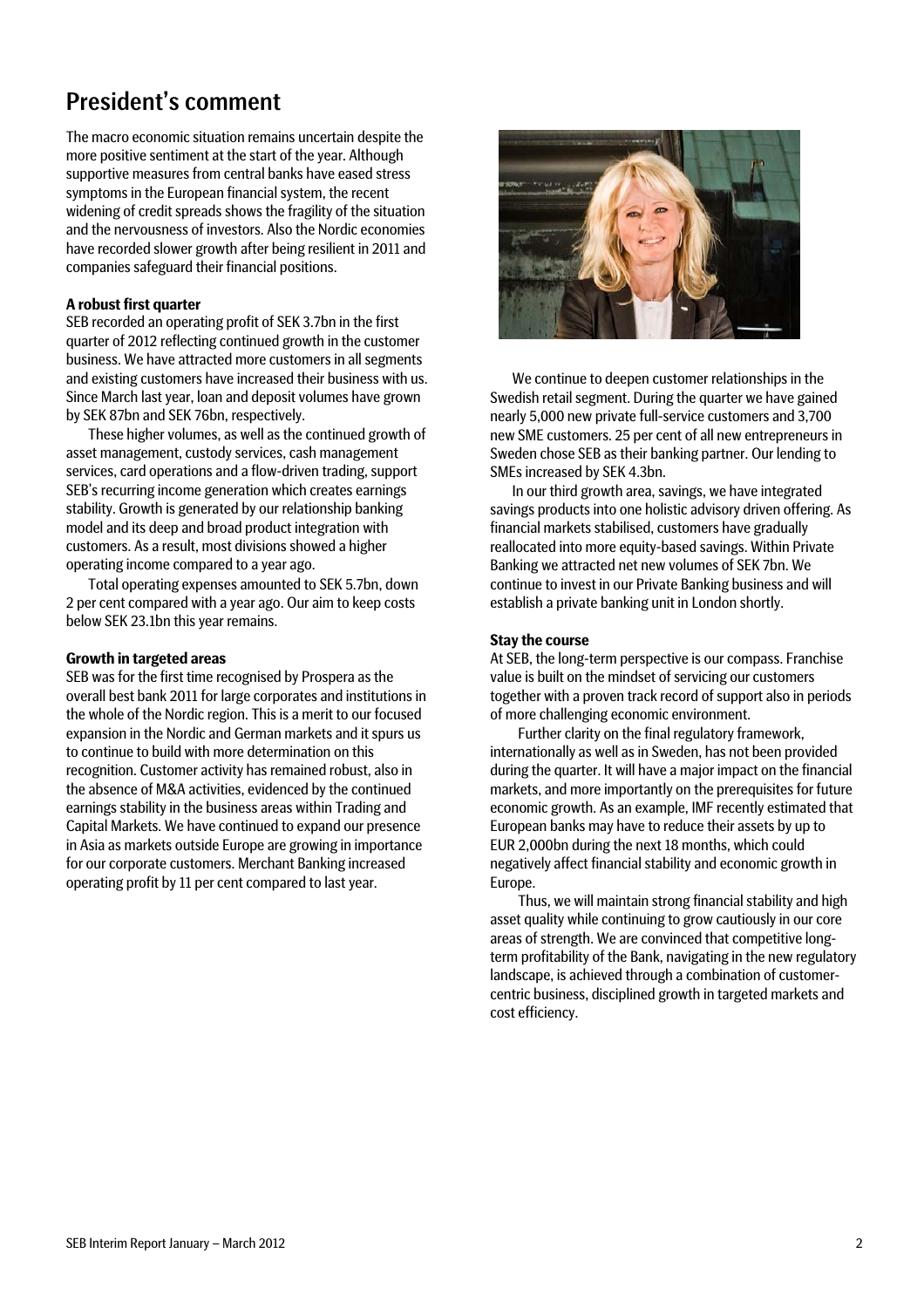## The Group

*Operating profit* amounted to SEK 3,709m (4,271). *Net profit from continuing operations* was SEK 2,901m (3,406).

*Net profit (after tax),* including the net result from discontinued operations which amounted to SEK -246m (-790), was SEK 2,655m (2,616).

#### Operating income

*Total operating income* amounted to SEK 9,589m (9,644), up 3 per cent from the previous quarter.

*Net interest income* was SEK 4,181m (4,246). Customer loans and deposits combined contributed an additional SEK 451m to net interest income compared with the corresponding quarter 2011 as the average lending and deposit volumes were 9 and 17 per cent higher, respectively. Compared to the fourth quarter 2011, average customer loans and deposits volumes were slightly higher, but lower shortterm rates and higher internal liquidity and funding costs contributed to reduce customer driven net interest income by SEK 187m.

Net interest income from other activities was down SEK 516m compared with the corresponding quarter 2011. This decrease related primarily to increased volume of longterm funding and strengthened asset quality in the liquidity portfolio which has been upgraded with higher quality bonds. Compared to the fourth quarter 2011, there was an increase in net interest income from other activities of SEK 50m.

*Net fee and commission income* amounted to SEK 3,264m (3,495). Performance and transaction fee levels were back at historical levels from the unusually high level in the first quarter 2011. Despite the more positive market sentiment during 2012, the market values of the average volumes of assets under management were lower compared to the start of 2011 and thus base commissions were lower.

*Net financial income* was SEK 1,379m (1,231). Income in the trading operations, which are customer driven, continued to display a high level of stability and the increase of net financial income is Treasury-related. The market values of fixed income securities in the liquidity portfolio returned to more normal levels after having been materially negatively impacted by the elevated credit spreads during the latter part of 2011. The comparison is also affected by the repositioning of Treasury's hedges for the continuing German business that produced a net gain of SEK 300m in the first quarter 2011. In addition, there is an effect from the realised and unrealised losses of SEK 214m on securities which were directly impacted by the European sovereign debt crisis during the fourth quarter of 2011.

*Net life insurance* income amounted to SEK 915m (782). Unit-linked income increased from the acquisition of Irish Life International. The result from traditional insurance increased.

*Net other income* at SEK -150m (-110) reflected a net of positive effects from hedge accounting and realised losses from the sale of securities classified as Available-for-Sale.

*numbers in the first quarter 2011 unless otherwise indicated.* 

### Operating expenses

*Total operating expenses* was SEK 5,676m (5,806). Staff costs decreased by 1 per cent. Other expenses decreased by 7 per cent, primarily driven by lower IT and consulting costs.

#### Credit losses and provisions

*Provisions for credit losses* amounted to SEK 206m for the quarter (in the first quarter 2011, there was a net reversal of SEK 427m), corresponding to a credit loss level of 6 basis points. Non-performing loans in the Baltic region continued to fall and the related credit loss level was 9 basis points.

*Individually assessed impaired loans* decreased by SEK 412m to SEK 10,678m during the quarter.

The Group's *portfolio assessed loans past due >60 days*  decreased by SEK 79m during the quarter to SEK 6,404m.

The *total reserve ratio for individually assessed impaired loans* and the *total non-performing loans coverage ratio* were virtually unchanged from year-end at 72 and 64 per cent, respectively.

#### Discontinued operations

The net result from *discontinued operations,* was SEK -246m. The finalisation of the financial separation of the German retail operations resulted in an adjustment of the EUR 3bn (SEK 27bn) in cash proceeds received by SEB for the transferred business.

The completion of the divestment of the Ukrainian bank is subject to regulatory approvals and is expected to be finalised by mid-2012. The Ukrainian retail assets and liabilities held for sale amounted to SEK 2bn, respectively.

#### Income tax expense

Total income tax amounted to SEK 808m (865) corresponding to an effective tax rate of 22 per cent (20).

#### Business volumes

Total assets as at 31 March 2012 amounted to SEK 2,331bn. One year ago, total assets amounted to SEK 2,118 and they were SEK 2,363 at year-end. Loans to the public increased to SEK 1,201bn, up SEK 87bn from a year ago and SEK 15bn from year-end. Corporate and household lending increased. Deposits from the public amounted to SEK 783bn, up SEK 76bn from a year ago and down SEK 79bn from year-end. At the end of 2011, certain corporate deposits temporarily increased due to the elevated uncertainty in the markets. The reversal of these corporate deposits is a result of the financial market stabilisation since year-end.

SEB's total credit portfolio increased to SEK 1,730bn (1,639). The household volumes increased by SEK 52bn in the year. The combined corporate and property management portfolios grew by SEK 75bn.

SEB's net position in fixed-income securities for investment, treasury and client facilitation purposes amounted to SEK 258bn (267), of which the bond investment *Comparative numbers in parenthesis refer to the corresponding portfolio was SEK 26bn (39). GIIPS-related sovereign holdings*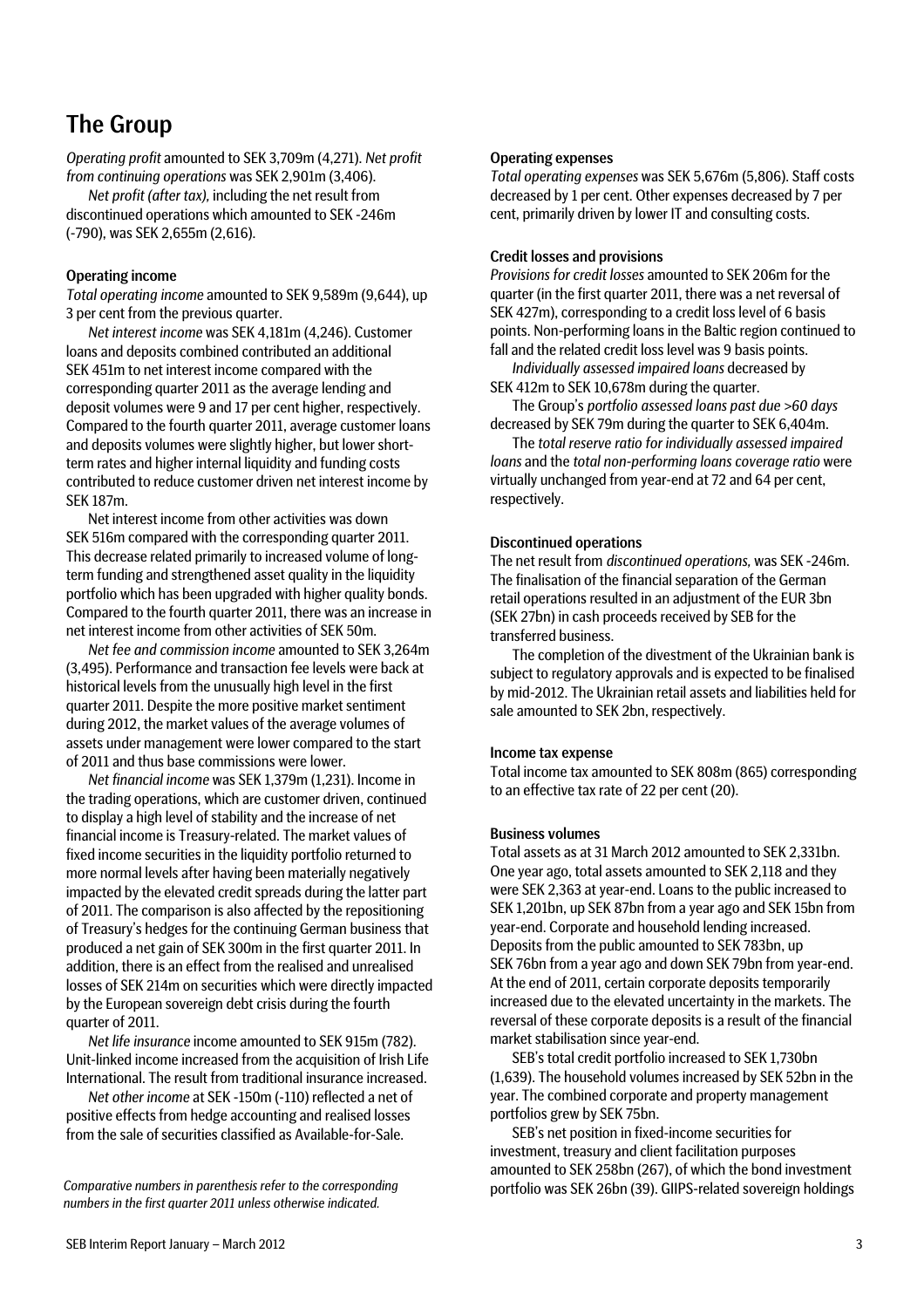amounted to SEK 0.3bn (2.9). All Greek sovereign bonds were sold during the quarter and only an Italian exposure remained. The total GIIPS-related bond exposure amounted to SEK 12.6bn nominally (18.4).

At quarter-end, assets under management amounted to SEK 1,317bn (1,372). This was an increase from the SEK 1,261bn year-end level. The net inflow of assets during the first quarter 2012 was SEK 14bn and the increase in value amounted to SEK 42bn. Assets under custody amounted to SEK 4,982bn (4,948), which was an increase from SEK 4,490bn at year-end.

### Market risk

The trading business is customer flow-driven. This is confirmed by the fact that there was only one loss-making day during the quarter where the loss amounted to SEK 30m.

During the first quarter 2012, Value-at-Risk in the trading operations averaged SEK 178m. On average, the Group should not expect to lose more than this amount during a ten-day period, with 99 per cent probability.

### Liquidity and long-term funding

SEB's loan-to-deposit ratio was 144 per cent (145), excluding repos and debt instruments. SEK 40bn of new long-term funding was raised during the quarter, while SEK 10bn matured.

The core liquidity reserve at 31 March amounted to SEK 321bn (231). the total liquid resources, including net trading assets and unutilised collateral in the cover pool, amounted to SEK 499bn (424). The Group's estimate of the Liquidity Coverage Ratio (LCR), which is proposed to be included in the Swedish Basel III implementation from 2013, amounted to 109 per cent at quarter-end (95 at year-end), while the USD and EUR LCR were 82 and 115 per cent, respectively.

#### Capital position

As per quarter-end, the core Tier 1 capital ratio was 13.9 per cent (13.7 at year-end) and the Tier 1 capital ratio was 16.0 per cent (15.9 at year-end). The Group's risk-weighted assets (RWA) amounted to SEK 675bn (679 at year-end).

Adjusted for the supervisory transitional rules, SEB reported RWA of SEK 835bn (828 at year-end), a core Tier 1 capital ratio of 11.2 per cent (11.2 at year-end) and a Tier 1 capital ratio of 13.0 per cent (13.0 at year-end).

#### Rating

SEB's long-term senior unsecured ratings are 'A1' (under review) 'A+' (stable) and 'A+' (stable) by Moody's, Standard & Poor's and Fitch, respectively.

In February 2012, Moody's announced its action to put its rating of 114 European financial institutions, including the four major Swedish banks, up for review for a possible downgrade. The major reason was the eurozone sovereign debt crises and the ensuing negative consequences.

### Risks and uncertainties

The macroeconomic environment is the major driver of risk to the Group's earnings and financial stability. In particular, it affects the asset quality and thereby the credit risk of the Group. The medium-term outlook for the global economy is characterised by uncertainty – while Nordic economies are still relatively robust, austerity measures in many countries may increase sovereign risk and create subdued economic growth, which could impact SEB's main markets. Such an impact was evident following the increased uncertainty during 2011 which abated somewhat at the start of 2012.

SEB also assumes market, liquidity, operational and life insurance risks. The risk composition of the Group, as well as the related risk management, is further described in SEB's Annual Report.

The Swedish tailoring and earlier implementation of the internationally agreed Basel III regulatory framework in relation to capital, liquidity and funding standards could have long-term effects on asset and liability management and profitability of the banking sector.

### Effects from future changes to accounting for pensions IASB has published amendments to IAS 19, Employee Benefits, regarding defined benefits plans. If adopted by the EU, the amendment will be applicable from 1 January 2013.

If implemented as per 31 December 2011, the amendment would have resulted in a deduction, of SEK 5.3bn after tax, from the Group's equity. The treatment in terms of capital adequacy is not yet determined. The amendment and its effects on SEB are described in further detail in the Annual Report for 2011. No new information was available at the end of March.

#### Realignment of management accounting 2012

Following the increased clarification of the Basel III regulation for capital, liquidity and funding to be implemented in Sweden starting 2013, SEB has continued to align the framework for capital and liquidity management. SEK 16bn more capital has been allocated to the divisions from the central function. In addition, internal funds transfer prices more fully reflect the increased cost of funding and buffers of liquidity required going forward. As a result, lending margins are lower in the quarter compared to 2011. Further refinements are likely during 2012.

### Subsequent events

In accordance with the decision by the Annual General Meeting on 29 March 2012 to authorise the Board to decide on the acquisition and sale of own shares for SEB's long-term equity-based programmes, the Board has decided that a maximum of 58,300,000 shares of Class A may be acquired and sold. The transactions may take place at one or several occasions during the period until the Annual General Meeting in 2013.

The acquisitions are intended to enable the Bank to transfer the acquired shares to participants in outstanding long-term equity-based programmes. When one or more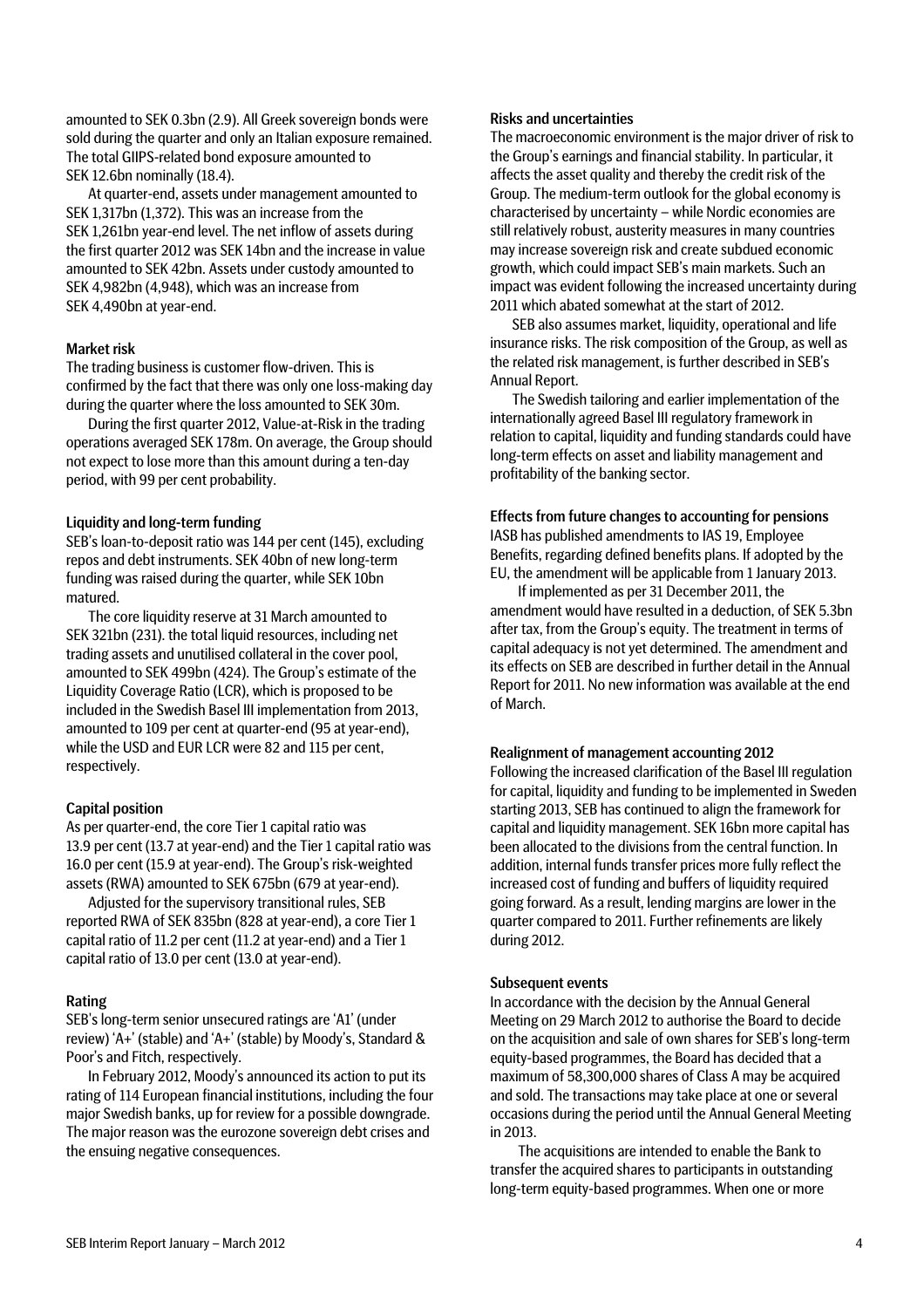participants in the programmes call for exercise the Bank will within the context of the Board's decision acquire shares to the extent necessary and immediately transfer them to the participant or participants.

The repurchases shall exclusively take place on Nasdaq OMX Stockholm at a price within the price interval at any time

### Stockholm, 24 April 2012

*The President declares that the Interim Accounts for January-March 2012 provide a fair overview of the Parent Company's and the Group's operations, their financial position and results and describes material risks and uncertainties facing the Parent Company and the Group.* 

#### **Annika Falkengren**

President and Chief Executive Officer

#### Press conference and webcasts

The press conference at 08.30 (CEST) on 24 April 2012 at Kungsträdgårdsgatan 8 with President and CEO Annika Falkengren can be followed live in Swedish on www.sebgroup.se/ir and translated into English on www.sebgroup.com/ir. It will also be available afterwards.

#### Access to telephone conference

The telephone conference at 14.30 (CEST) on 24 April 2012 with President and CEO Annika Falkengren and CFO Jan Erik Back can be accessed by telephone, +44(0)20 7162 0025. Please quote conference id: 915673, not later than 10 minutes in advance. A replay of the conference call will be available on www.sebgroup.com/ir.

recorded and the transactions will be reported via Nasdaq OMX Stockholm AB in accordance with prevailing rules. Furthermore, SEB's web site (www.sebgroup.com/ir) will be updated continuously.

### Financial information calendar

| 16 July 2012    | Interim report Jan-Jun 2012 |
|-----------------|-----------------------------|
| 25 October 2012 | Interim report Jan-Sep 2012 |
| 31 January 2013 | <b>Annual Accounts 2012</b> |

### Further information is available from

Jan Erik Back, Chief Financial Officer Tel: +46 8 22 19 00 Ulf Grunnesjö, Head of Investor Relations Tel: +46 8 763 85 01, +46 70 763 85 01 Viveka Hirdman-Ryrberg, Head of Corporate Communications Tel: +46 8 763 85 77, +46 70 550 35 00

Skandinaviska Enskilda Banken AB (publ) SE-106 40 Stockholm, Sweden Telephone: +46 771 62 10 00 www.sebgroup.com Corporate organisation number: 502032-9081

More financial information is available in SEB's Fact Book which is published quarterly on www.sebgroup.com/ir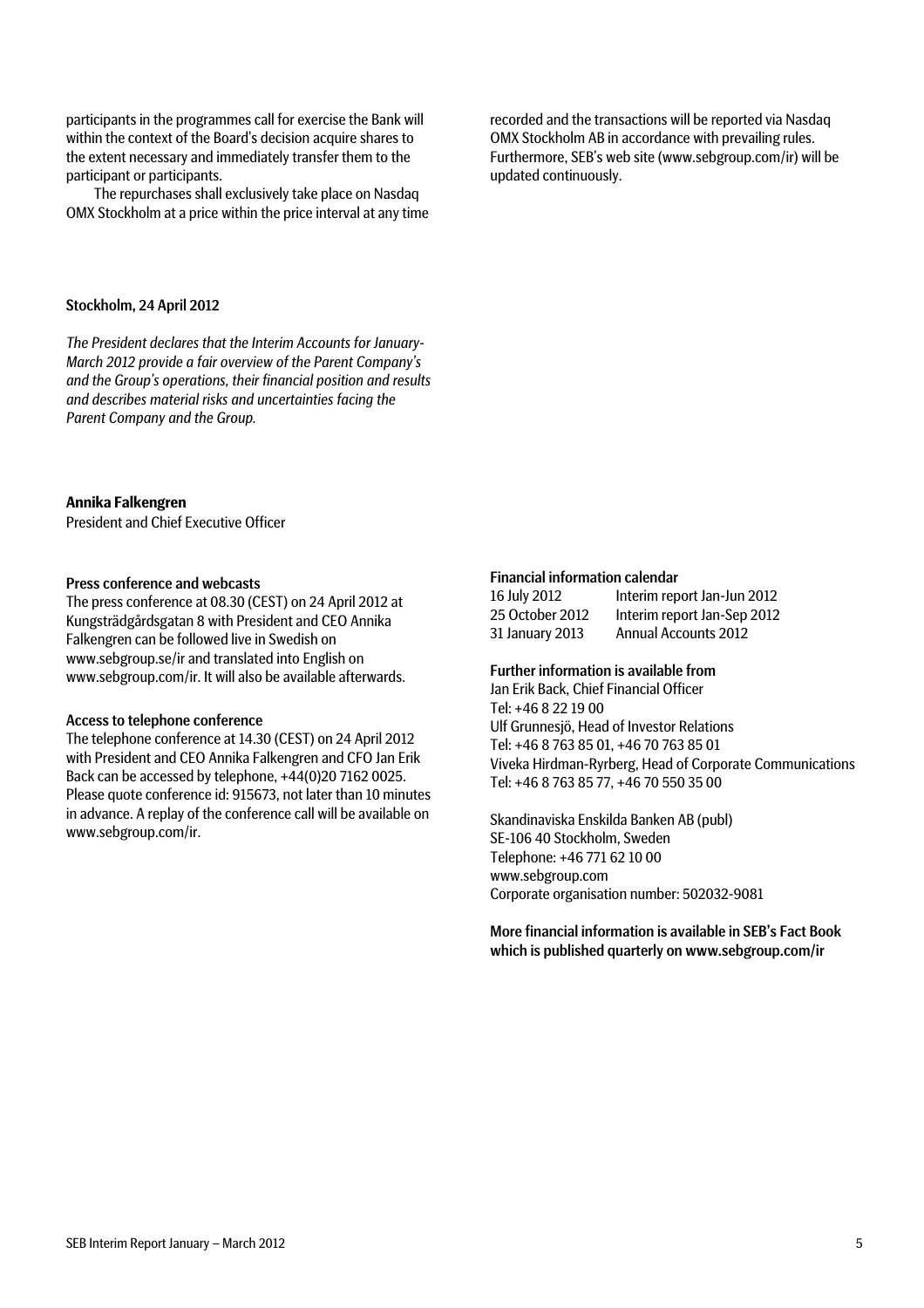### Accounting policies

This Interim Report is presented in accordance with IAS 34 Interim Financial Reporting.

The Group's consolidated accounts have been prepared in accordance with the International Financial Reporting Standards (IFRS) and interpretations of these standards as adopted by the European Commission. The accounting follows the Annual Accounts Act for Credit Institutions and Securities Companies (1995:1559) and the regulation and general guidelines issued by the Swedish Financial Supervisory Authority: Annual reports in credit institutions and securities companies (FFFS 2008:25). In addition, the Supplementary accounting rules for groups (RFR 1) from the Swedish Financial Reporting Board have been applied. The

Parent company has prepared its accounts in accordance with Swedish Annual Act for Credit Institutions and Securities Companies, the Swedish Financial Supervisory Authority's regulations and general guidelines (FFFS 2008:25) on annual reports in credit institutions and securities companies and the supplementary accounting rules for legal entities (RFR 2) issued by the Swedish Financial Reporting Board.

In all material aspects, the Group's and the Parent company's accounting policies, basis for calculations and presentations are unchanged in comparison with the 2011 Annual Report.

#### Review report

We have reviewed this report for the period 1 January 2012 to 31 March 2012 for Skandinaviska Enskilda Banken AB (publ). The board of directors and the CEO are responsible for the preparation and presentation of this interim report in accordance with IAS 34 and the Swedish Annual Accounts Act for Credit institutions and Securities Companies. Our responsibility is to express a conclusion on this interim report based on our review.

We conducted our review in accordance with the Standard on Review Engagements SÖG 2410, Review of Interim Report Performed by the Independent Auditor of the Entity. A review consists of making inquiries, primarily of persons responsible for financial and accounting matters, and applying analytical and other review procedures. A review is substantially less in scope than an audit conducted in accordance with International Standards on Auditing, ISA, and other generally accepted auditing standards in Sweden. The procedures performed in a review do not enable us to obtain assurance that we would become aware of all significant matters that might be identified in an audit. Accordingly, we do not express an audit opinion.

Based on our review, nothing has come to our attention that causes us to believe that the interim report is not prepared, in all material respects, in accordance with IAS 34 and the Swedish Annual Accounts Act for Credit institutions and Securities Companies regarding the Group, and with the Swedish Annual Accounts Act for Credit institutions and Securities Companies, regarding the Parent Company.

Stockholm, 24 April 2012

PricewaterhouseCoopers AB

Authorised Public Accountant Authorised Public Accountant Partner in charge

**Peter Nyllinge** Magnus Svensson Henryson **Magnus Svensson Henryson**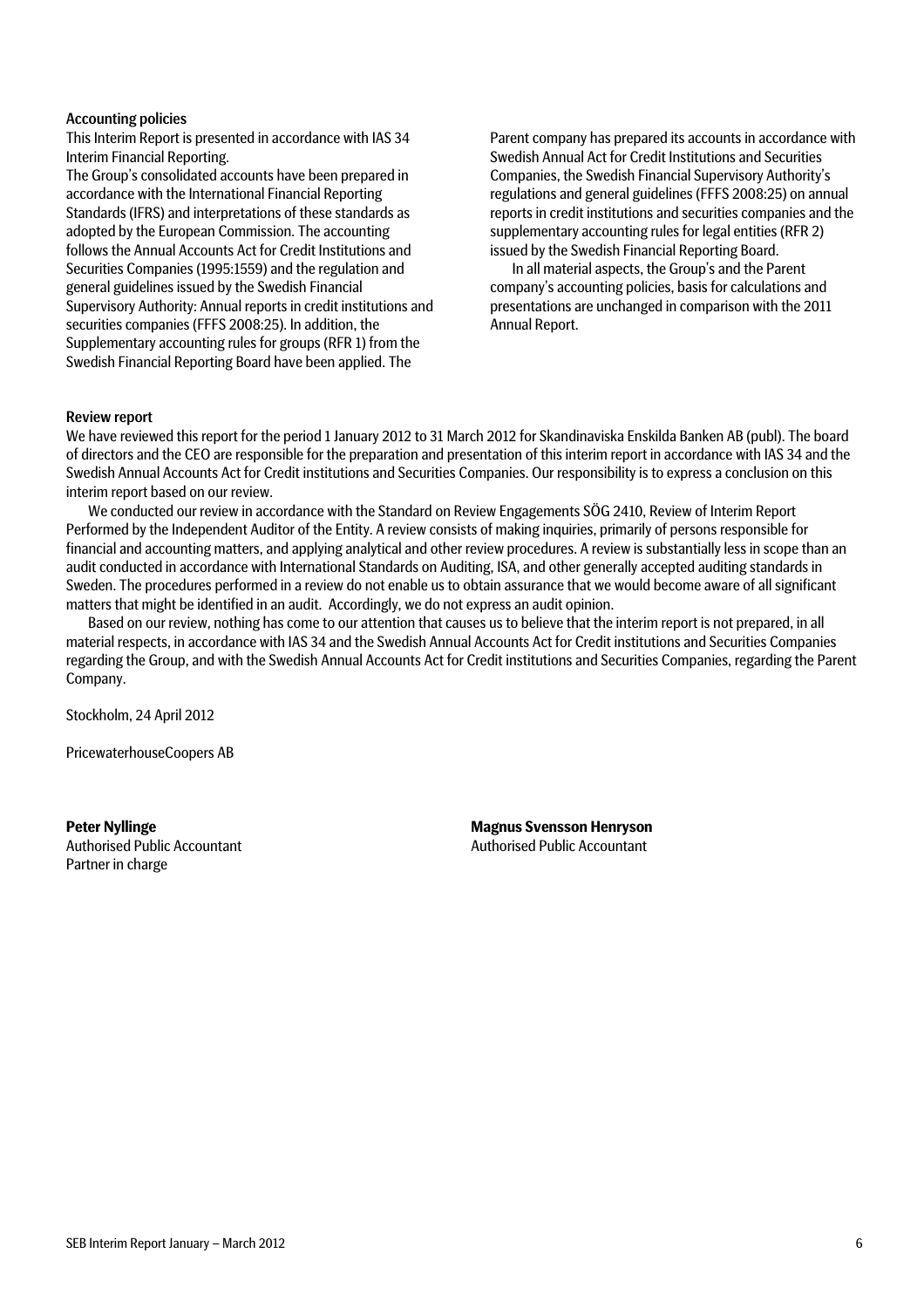## The SEB Group

### Income statement – SEB Group

|                                                  | Q1             | Q <sub>4</sub> |                              | Jan - Mar      | <b>Full year</b> |                  |                         |
|--------------------------------------------------|----------------|----------------|------------------------------|----------------|------------------|------------------|-------------------------|
| SEK <sub>m</sub>                                 | 2012           | 2011           | $\overline{\%}$              | 2012           | 2011             | $\overline{\%}$  | 2011                    |
| Net interest income                              | 4 1 8 1        | 4 3 1 8        | $-3$                         | 4 1 8 1        | 4 2 4 6          | $-2$             | 16 901                  |
| Net fee and commission income                    | 3264           | 3637           | $-10$                        | 3264           | 3 4 9 5          | $-7$             | 14 17 5                 |
| Net financial income                             | 1379           | 589            | 134                          | 1379           | 1231             | 12               | 3548                    |
| Net life insurance income                        | 915            | 992            | -8                           | 915            | 782              | 17               | 3 1 9 7                 |
| Net other income                                 | $-150$         | $-202$         | $-26$                        | $-150$         | $-110$           | 36               | $-135$                  |
| <b>Total operating income</b>                    | 9589           | 9334           | $\overline{\mathbf{3}}$      | 9589           | 9644             | -1               | 37686                   |
| Staff costs                                      | $-3559$        | $-3423$        | 4                            | $-3559$        | $-3592$          | $-1$             | $-13933$                |
| Other expenses                                   | $-1653$        | $-2030$        | $-19$                        | $-1653$        | $-1785$          | $-7$             | $-7424$                 |
| Depreciation, amortisation and impairment of     |                |                |                              |                |                  |                  |                         |
| tangible and intangible assets                   | $-464$         | $-475$         | $-2$                         | $-464$         | $-429$           | 8                | $-1764$                 |
| <b>Total operating expenses</b>                  | $-5676$        | $-5928$        | $-4$                         | $-5676$        | $-5806$          | $-2$             | $-23121$                |
| <b>Profit before credit losses</b>               | 3913           | 3406           | 15                           | 3913           | 3838             | $\boldsymbol{2}$ | 14565                   |
| Gains less losses from disposals of tangible and |                |                |                              |                |                  |                  |                         |
| intangible assets                                | $\overline{2}$ | $-1$           |                              | $\overline{2}$ | 6                |                  | $\overline{\mathbf{c}}$ |
| Net credit losses                                | $-206$         | $-240$         | $-14$                        | $-206$         | 427              |                  | 778                     |
| <b>Operating profit</b>                          | 3709           | 3165           | 17                           | 3709           | 4 2 7 1          | $-13$            | 15 3 45                 |
| Income tax expense                               | $-808$         | $-531$         | 52                           | $-808$         | $-865$           | $-7$             | $-3046$                 |
| Net profit from continuing operations            | 2 9 0 1        | 2634           | $\overline{\boldsymbol{10}}$ | 2 9 0 1        | 3406             | $-15$            | 12 299                  |
| <b>Discontinued operations</b>                   | $-246$         | $-300$         | $-18$                        | $-246$         | $-790$           | $-69$            | $-1155$                 |
| <b>Net profit</b>                                | 2655           | 2 3 3 4        | $\overline{14}$              | 2655           | 2616             | $\boldsymbol{l}$ | 11 144                  |
| Attributable to minority interests               | 5              | 10             | $-50$                        | 5              | 14               | $-64$            | 37                      |
| Attributable to shareholders                     | 2650           | 2 3 2 4        | 14                           | 2650           | 2602             | $\overline{2}$   | 11 107                  |
| <b>Continuing operations</b>                     |                |                |                              |                |                  |                  |                         |
| Basic earnings per share, SEK                    | 1.32           | 1.20           |                              | 1.32           | 1.55             |                  | 5.59                    |
| Diluted earnings per share, SEK                  | 1.32           | 1.20           |                              | 1.32           | 1.54             |                  | 5.56                    |
| <b>Total operations</b>                          |                |                |                              |                |                  |                  |                         |
| Basic earnings per share, SEK                    | 1.21           | 1.06           |                              | 1.21           | 1.19             |                  | 5.06                    |
| Diluted earnings per share, SEK                  | 1.21           | 1.06           |                              | 1.21           | 1.18             |                  | 5.04                    |

### Statement of comprehensive income

|                                         | Q1      | Q <sub>4</sub> |        |        | Jan - Mar |      | <b>Full year</b> |
|-----------------------------------------|---------|----------------|--------|--------|-----------|------|------------------|
| <b>SEK m</b>                            | 2012    | 2011           | %      | 2012   | 2011      | %    | 2011             |
| Net profit                              | 2655    | 2 3 3 4        | 14     | 2655   | 2616      | 1    | 11 144           |
| Available-for-sale financial assets     | 425     | 203            | 109    | 425    | 11        |      | 722              |
| Cash flow hedges                        | $-587$  | 203            |        | $-587$ | $-478$    | 23   | 1529             |
| Translation of foreign operations       | $-58$   | $-437$         | $-87$  | $-58$  | $-262$    | -78  | $-140$           |
| Taxes on translation effects            | $-88$   | $-363$         | $-76$  | $-88$  | $-73$     | 21   | $-76$            |
| Other                                   |         | $-177$         | $-100$ |        | $-210$    | -100 | $-454$           |
| Other comprehensive income (net of tax) | $-308$  | $-571$         | - 46   | $-308$ | $-1012$   | - 70 | 1581             |
| <b>Total comprehensive income</b>       | 2347    | 1763           | 33     | 2347   | 1604      | 46   | 12725            |
| Attributable to minority interests      | 11      | 8              | 38     | 11     | 8         | 38   | 36               |
| Attributable to shareholders            | 2 3 3 6 | 1755           | 33     | 2336   | 1596      | 46   | 12689            |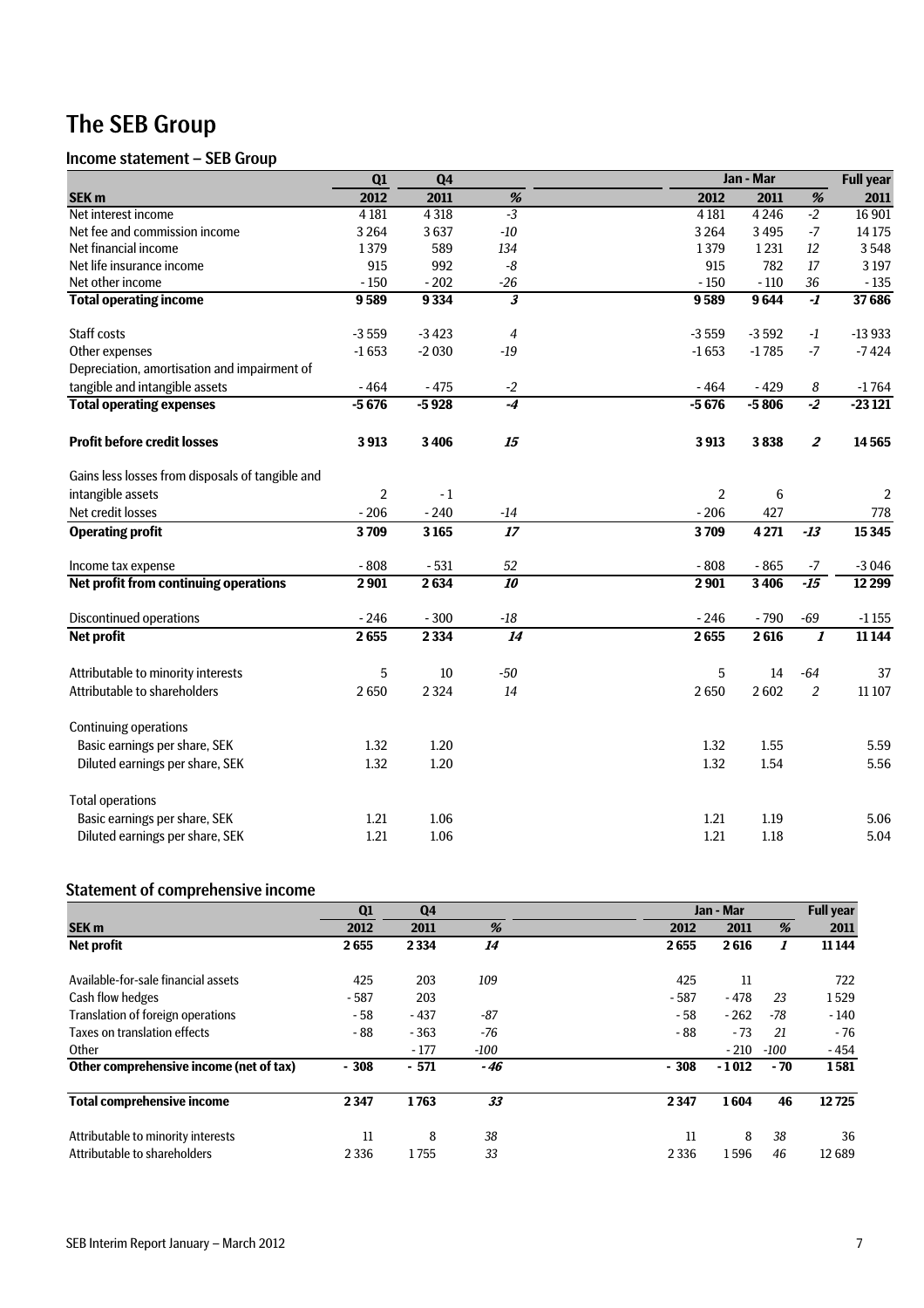### Key figures – SEB Group

|                                                             | Q1      | Q <sub>4</sub> | Jan - Mar |         | <b>Full year</b> |
|-------------------------------------------------------------|---------|----------------|-----------|---------|------------------|
|                                                             | 2012    | 2011           | 2012      | 2011    | 2011             |
|                                                             |         |                |           |         |                  |
| <b>Continuing operations</b>                                |         |                |           |         |                  |
| Return on equity, continuing operations, %                  | 10.61   | 9.74           | 10.61     | 13.65   | 11.89            |
| Basic earnings per share, continuing operations, SEK        | 1.32    | 1.20           | 1.32      | 1.55    | 5.59             |
| Diluted earnings per share, continuing operations, SEK      | 1.32    | 1.20           | 1.32      | 1.54    | 5.56             |
| Cost/income ratio, continuing operations                    | 0.59    | 0.64           | 0.59      | 0.60    | 0.61             |
| Number of full time equivalents, continuing operations*     | 16,706  | 16,807         | 16,759    | 16,695  | 16,704           |
| <b>Total operations</b>                                     |         |                |           |         |                  |
| Return on equity, %                                         | 9.71    | 8.63           | 9.71      | 10.47   | 10.77            |
| Return on total assets, %                                   | 0.45    | 0.40           | 0.45      | 0.49    | 0.50             |
| Return on risk-weighted assets, %                           | 1.27    | 1.13           | 1.27      | 1.34    | 1.39             |
| Basic earnings per share, SEK                               | 1.21    | 1.06           | 1.21      | 1.19    | 5.06             |
| Weighted average number of shares, millions**               | 2,189   | 2,193          | 2,189     | 2,194   | 2,194            |
|                                                             |         |                |           |         |                  |
| Diluted earnings per share, SEK                             | 1.21    | 1.06           | 1.21      | 1.18    | 5.04             |
| Weighted average number of diluted shares, millions***      | 2,196   | 2,203          | 2,196     | 2,206   | 2,204            |
| Net worth per share, SEK                                    | 54.51   | 54.92          | 54.51     | 49.79   | 54.92            |
| Average shareholders' equity, SEK, billion                  | 109.1   | 107.8          | 109.1     | 99.4    | 103.1            |
| Credit loss level, %                                        | 0.06    | 0.08           | 0.06      | $-0.17$ | $-0.08$          |
| Total reserve ratio individually assessed impaired loans, % | 71.8    | 71.1           | 71.8      | 69.0    | 71.1             |
| Net level of impaired loans, %                              | 0.36    | 0.39           | 0.36      | 0.54    | 0.39             |
| Gross level of impaired loans, %                            | 0.79    | 0.84           | 0.79      | $1.12$  | 0.84             |
| Basel II (Legal reporting with transitional floor) :****    |         |                |           |         |                  |
| Risk-weighted assets, SEK billion                           | 835     | 828            | 835       | 777     | 828              |
| Core Tier 1 capital ratio, %                                | 11.24   | 11.25          | 11.24     | 11.35   | 11.25            |
| Tier 1 capital ratio, %                                     | 12.96   | 13.01          | 12.96     | 13.18   | 13.01            |
| Total capital ratio, %                                      | 12.35   | 12.50          | 12.35     | 12.72   | 12.50            |
|                                                             |         |                |           |         |                  |
| Basel II (without transitional floor):                      |         |                |           |         |                  |
| Risk-weighted assets, SEK billion                           | 675     | 679            | 675       | 678     | 679              |
| Core Tier 1 capital ratio, %                                | 13.91   | 13.71          | 13.91     | 13.00   | 13.71            |
| Tier 1 capital ratio, %                                     | 16.03   | 15.87          | 16.03     | 15.09   | 15.87            |
| Total capital ratio, %                                      | 15.29   | 15.24          | 15.29     | 14.57   | 15.24            |
| Number of full time equivalents*                            | 17,434  | 17,571         | 17,503    | 17,512  | 17,633           |
| Assets under custody, SEK billion                           | 4,982   | 4,490          | 4,982     | 4,948   | 4,490            |
| Assets under management, SEK billion                        | 1,317   | 1,261          | 1,317     | 1,372   | 1,261            |
| <b>Discontinued operations</b>                              |         |                |           |         |                  |
| Basic earnings per share, discontinued operations, SEK      | $-0.11$ | $-0.14$        | $-0.11$   | $-0.36$ | $-0.53$          |
| Diluted earnings per share, discontinued operations, SEK    | $-0.11$ | $-0.14$        | $-0.11$   | $-0.36$ | $-0.52$          |

\* Quarterly numbers are for last month of quarter. Accumulated numbers are average for the period.

\*\* The number of issued shares was 2,194,171,802. SEB owned 2,344,366 Class A shares for the employee stock option programme at year end 2011. During 2012 SEB has repurchased 9,700,000 shares and 9,358,796 shares have been sold as employee stock options have been exercised. Thus, as at 31 March 2012 SEB owned 2,685,570 Class A-shares with a market value of SEK 126m.

\*\*\* Calculated dilution based on the estimated economic value of the long-term incentive programmes.

\*\*\*\* 80 per cent of RWA in Basel I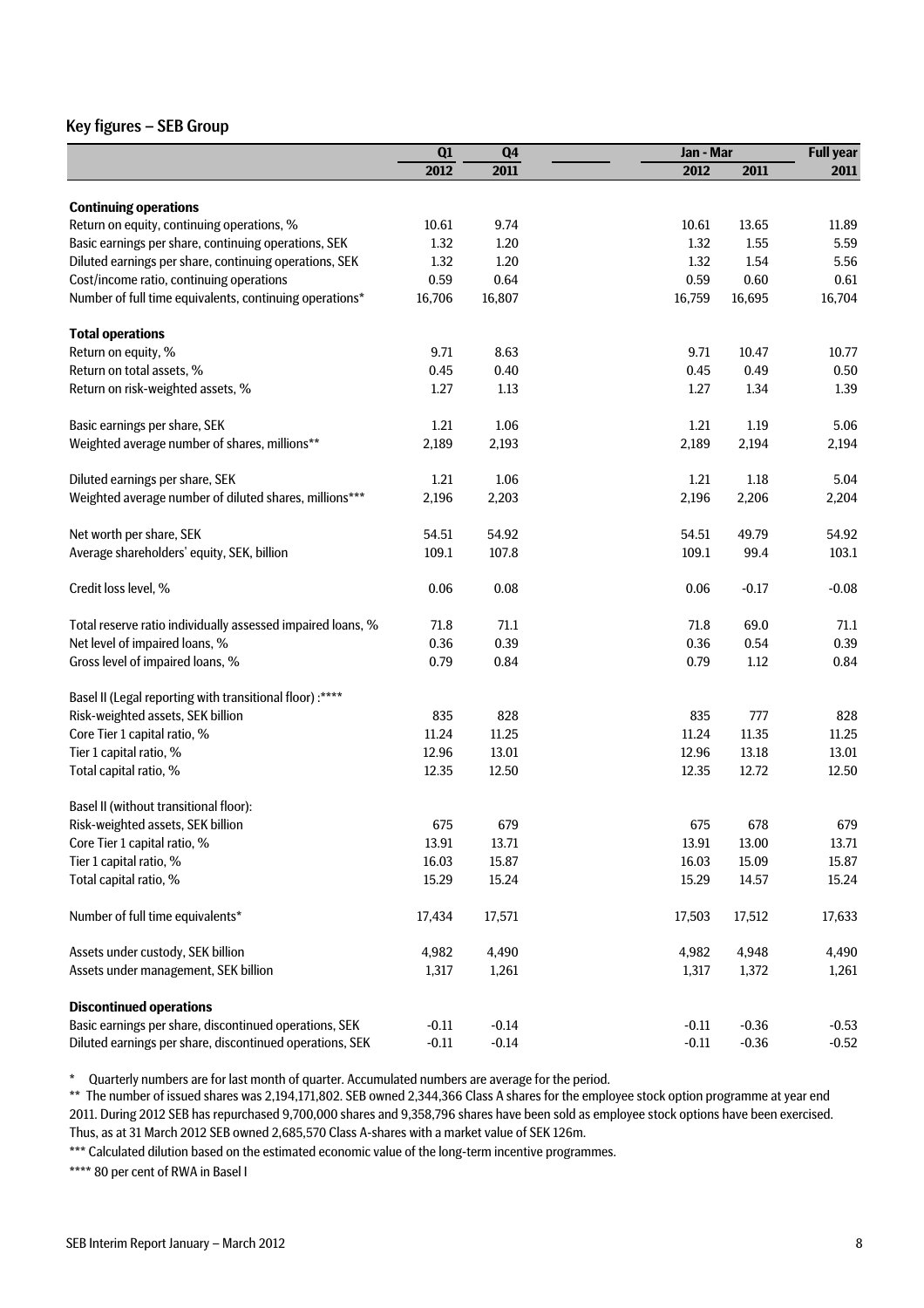## Income statement on quarterly basis - SEB Group

|                                                             | Q1             | Q <sub>4</sub> | Q <sub>3</sub> | Q <sub>2</sub> | Q1      |
|-------------------------------------------------------------|----------------|----------------|----------------|----------------|---------|
| SEK <sub>m</sub>                                            | 2012           | 2011           | 2011           | 2011           | 2011    |
| Net interest income                                         | 4 1 8 1        | 4318           | 4 1 2 2        | 4 2 1 5        | 4246    |
| Net fee and commission income                               | 3264           | 3637           | 3489           | 3554           | 3495    |
| Net financial income                                        | 1379           | 589            | 903            | 825            | 1231    |
| Net life insurance income                                   | 915            | 992            | 659            | 764            | 782     |
| Net other income                                            | $-150$         | $-202$         | 34             | 143            | $-110$  |
| <b>Total operating income</b>                               | 9589           | 9334           | 9 20 7         | 9501           | 9644    |
| <b>Staff costs</b>                                          | $-3559$        | $-3423$        | $-3393$        | $-3525$        | $-3592$ |
| Other expenses                                              | $-1653$        | $-2030$        | $-1705$        | $-1904$        | $-1785$ |
| Depreciation, amortisation and impairment of tangible and   |                |                |                |                |         |
| intangible assets                                           | $-464$         | $-475$         | $-435$         | $-425$         | $-429$  |
| <b>Total operating expenses</b>                             | $-5676$        | $-5928$        | $-5533$        | $-5854$        | $-5806$ |
| <b>Profit before credit losses</b>                          | 3913           | 3406           | 3674           | 3647           | 3838    |
| Gains less losses from disposals of tangible and intangible |                |                |                |                |         |
| assets                                                      | $\overline{2}$ | $-1$           | 2              | $-5$           | 6       |
| Net credit losses                                           | $-206$         | $-240$         | 33             | 558            | 427     |
| <b>Operating profit</b>                                     | 3709           | 3165           | 3709           | 4 2 0 0        | 4271    |
| Income tax expense                                          | $-808$         | $-531$         | $-861$         | $-789$         | - 865   |
| Net profit from continuing operations                       | 2901           | 2634           | 2848           | 3411           | 3406    |
| <b>Discontinued operations</b>                              | $-246$         | $-300$         | $-24$          | $-41$          | $-790$  |
| <b>Net profit</b>                                           | 2655           | 2334           | 2824           | 3370           | 2616    |
| Attributable to minority interests                          | 5              | 10             | 7              | 6              | 14      |
| Attributable to shareholders                                | 2650           | 2 3 2 4        | 2817           | 3364           | 2602    |
| <b>Continuing operations</b>                                |                |                |                |                |         |
| Basic earnings per share, SEK                               | 1.32           | 1.20           | 1.29           | 1.55           | 1.55    |
| Diluted earnings per share, SEK                             | 1.32           | 1.20           | 1.29           | 1.54           | 1.54    |
| <b>Total operations</b>                                     |                |                |                |                |         |
| Basic earnings per share, SEK                               | 1.21           | 1.06           | 1.28           | 1.53           | 1.19    |
| Diluted earnings per share, SEK                             | 1.21           | 1.06           | 1.28           | 1.52           | 1.18    |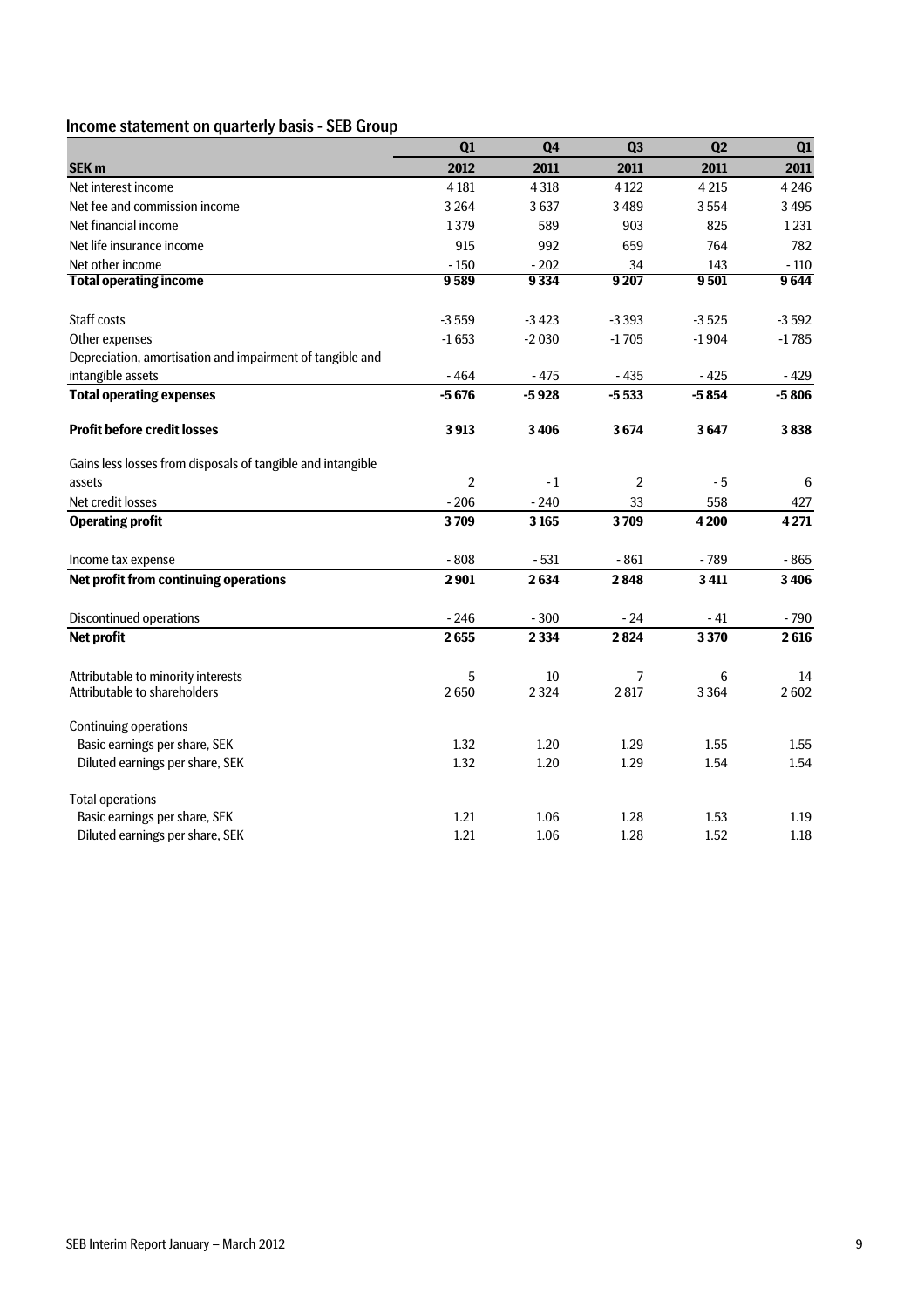### Income statement, by Division – SEB Group

|                                                  | <b>Merchant</b> | <b>Retail</b>  | <b>Wealth</b>     |        |               | <b>Other incl</b> |                  |
|--------------------------------------------------|-----------------|----------------|-------------------|--------|---------------|-------------------|------------------|
| <b>Jan-Mar 2012, SEK m</b>                       | <b>Banking</b>  | <b>Banking</b> | <b>Management</b> | Life*  | <b>Baltic</b> | eliminations      | <b>SEB Group</b> |
| Net interest income                              | 1899            | 1674           | 171               | $-24$  | 472           | $-11$             | 4 1 8 1          |
| Net fee and commission income                    | 1239            | 762            | 799               |        | 211           | 253               | 3 2 6 4          |
| Net financial income                             | 986             | 71             | 27                |        | 113           | 182               | 1379             |
| Net life insurance income                        |                 |                |                   | 1239   |               | $-324$            | 915              |
| Net other income                                 | 111             | 13             | $\overline{2}$    |        | $-7$          | $-269$            | $-150$           |
| <b>Total operating income</b>                    | 4235            | 2520           | 999               | 1215   | 789           | $-169$            | 9589             |
| Staff costs                                      | $-1030$         | $-703$         | $-324$            | $-308$ | $-171$        | $-1023$           | $-3559$          |
| Other expenses                                   | $-1142$         | $-794$         | $-355$            | $-136$ | $-251$        | 1025              | $-1653$          |
| Depreciation, amortisation and impairment of     |                 |                |                   |        |               |                   |                  |
| tangible and intangible assets                   | - 41            | $-20$          | $-11$             | $-229$ | - 33          | $-130$            | - 464            |
| <b>Total operating expenses</b>                  | $-2213$         | $-1517$        | - 690             | $-673$ | - 455         | $-128$            | $-5676$          |
| <b>Profit before credit losses</b>               | 2022            | 1003           | 309               | 542    | 334           | $-297$            | 3913             |
| Gains less losses from disposals of tangible and |                 |                |                   |        |               |                   |                  |
| intangible assets                                |                 |                |                   |        | 1             | 1                 | 2                |
| Net credit losses                                | - 81            | $-102$         |                   |        | $-24$         |                   | $-206$           |
| <b>Operating profit</b>                          | 1941            | 901            | 310               | 542    | 311           | $-296$            | 3709             |

\* Business result in Life amounted to SEK 625m (538), of which change in surplus values was net SEK 83m (27).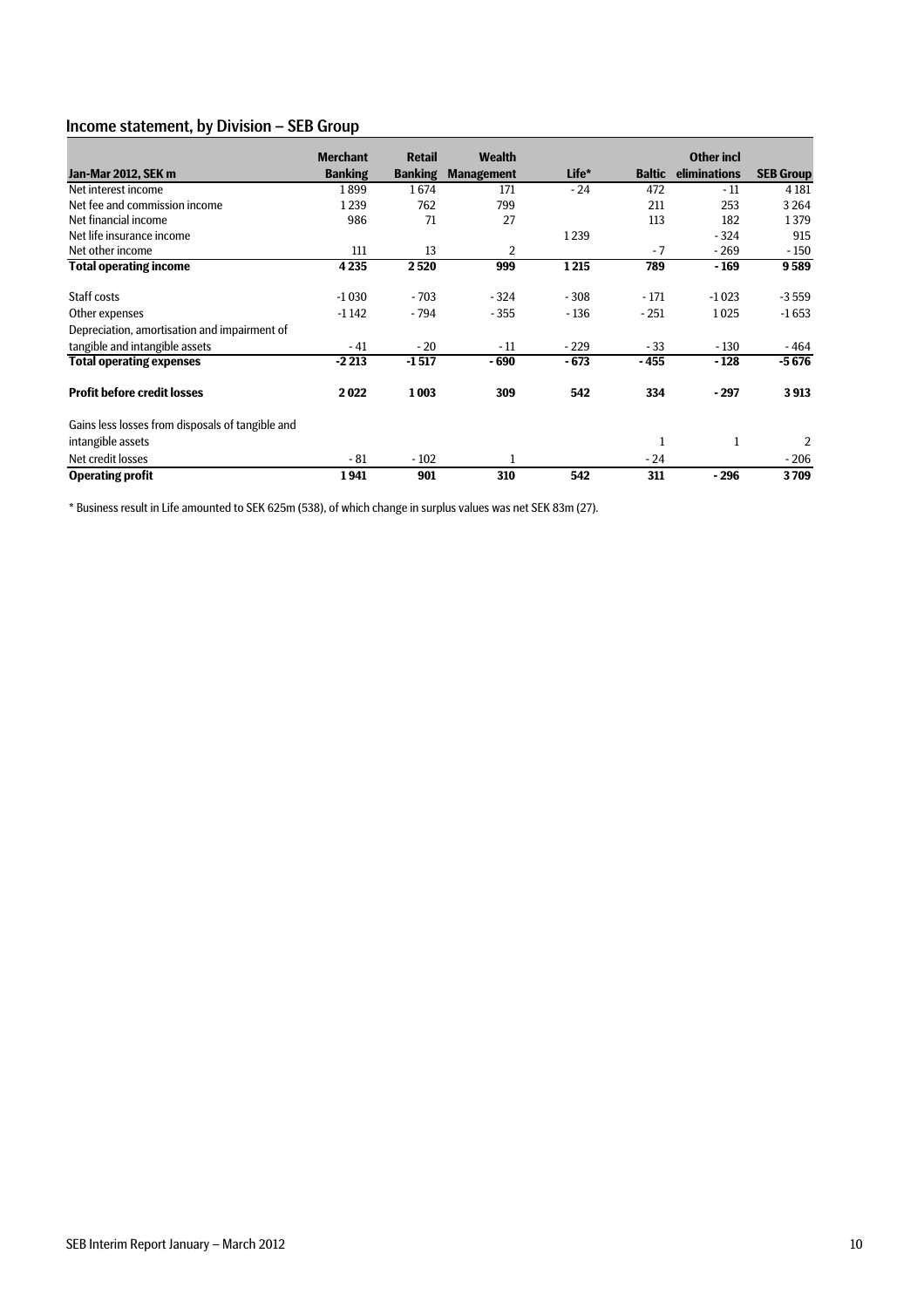## SEB's markets

As *the* Relationship bank, SEB offers universal financial advice and a wide range of financial services in Sweden and the Baltic countries. In Denmark, Finland, Norway and Germany, the bank's operations have a strong focus on corporate and investment banking based on a full-service offering to corporate and institutional clients. In addition, SEB serves corporate and institutional customers through its international network.

| TUIL DUI GUUILI Y                        |      |                               |      |         |                                 |      |      |                         |       |      |                         |       |
|------------------------------------------|------|-------------------------------|------|---------|---------------------------------|------|------|-------------------------|-------|------|-------------------------|-------|
| <b>Distribution by country Jan - Mar</b> |      |                               |      |         |                                 |      |      |                         |       |      | <b>Operating profit</b> |       |
|                                          |      | <b>Total operating income</b> |      |         | <b>Total operating expenses</b> |      |      | <b>Operating profit</b> |       |      | in local currency       |       |
| SEK <sub>m</sub>                         | 2012 | 2011                          | %    | 2012    | 2011                            | %    | 2012 | 2011                    | %     | 2012 | 2011                    | %     |
| Sweden                                   | 5414 | 5400                          | 0    | $-3552$ | $-3893$                         | $-9$ | 1754 | 1383                    | 27    | 1754 | 1383                    | 27    |
| Norway                                   | 861  | 701                           | 23   | $-351$  | $-266$                          | 32   | 463  | 400                     | 16    | 397  | 353                     | 12    |
| <b>Denmark</b>                           | 749  | 708                           | 6    | $-360$  | $-384$                          | $-6$ | 370  | 309                     | 20    | 311  | 260                     | 20    |
| Finland                                  | 347  | 338                           | 3    | $-145$  | $-160$                          | - 9  | 201  | 178                     | 13    | 23   | 20                      | 15    |
| Germany*                                 | 750  | 742                           | 1    | $-467$  | $-471$                          | $-1$ | 284  | 295                     | $-4$  | 32   | 33                      | $-3$  |
| Estonia**                                | 310  | 272                           | 14   | $-138$  | $-145$                          | $-5$ | 204  | 146                     | 40    | 23   | 16                      | 44    |
| Latvia**                                 | 272  | 241                           | 13   | $-132$  | $-103$                          | 28   | 84   | 320                     | $-74$ |      | 25                      | - 72  |
| Lithuania**                              | 340  | 335                           | 1    | $-216$  | $-204$                          | 6    | 125  | 503                     | $-75$ | 49   | 196                     | $-75$ |
| Other countries and eliminations         | 546  | 907                           | - 40 | $-315$  | $-180$                          | 75   | 224  | 737                     | - 70  |      |                         |       |
| <b>Total</b>                             | 9589 | 9644                          | - 1  | $-5676$ | $-5806$                         | -2   | 3709 | 4 2 7 1                 | $-13$ |      |                         |       |

### Profit per country

\*Excluding centralised Treasury operations

\*\*Profit before credit losses in Estonia increased by 35 per cent, in Latvia 1 per cent while it was 5 per cent lower in Lithuania.

- SEB ranked as "Overall best bank for Large Corporates and Institutions in the Nordics" by Prospera
- Operating profit increased in all Nordic countries
- Increased presence in Asia to support German and Nordic large corporate and institutional customers

### **Comments on the first quarter**

In *Sweden,* operating profit increased by 27 per cent compared with the same period last year. Net interest income from the Retail business was strengthened from a combined volume and margin effect. Loans to the public increased in all segments while deposits were stable during the first quarter. There was continued growth in the SME customer base. Performance fees were lower due to seasonality and also base commission was lower this quarter within Wealth Management. The unit-linked income increased with higher fund values compared to the end of 2011. Expenses were lower. Prospera named SEB best cash management and best client relationship bank in Sweden.

The growth initiatives are on track in Norway, Denmark and Finland.

In *Norway*, the positive development during 2011 continued. High income levels within Trading and Capital Markets and Corporate Banking contributed to a quarter that exceeded those of previous years. Operating income increased by 23 per cent and operating profit by 12 per cent in local currency compared to the same period last year.

In *Denmark*, SEB also started 2012 with a strong quarter. The increase of 20 per cent in operating profit was driven by high performance both in mature business areas such as Trading and Capital Markets, Corporate Finance and Life as well as in the Corporate Banking growth area. Wealth Management also showed a positive profit development.

In *Finland*, operating profit in local currency increased 15 per cent compared with the same period last year. Structured Finance and Trading and Capital Markets continued the positive trend while Corporate Finance and Wealth Management displayed low activity levels.

In *Germany*, operating income and expenses were stable and the lower operating profit was due to credit loss releases in 2011. In March, SEB was awarded "EMEA Trade Finance Deal of the Year 2011" by the international Trade Finance Magazine.

In *Estonia* operating profit improved. Operating profit in *Latvia* and *Lithuania* decreased because, contrary to 2011, there were no credit provision releases in Latvia and Lithuania in the quarter. Profit before credit losses in the region increased by 10 per cent. (See the information on the Baltic division).

Outside these defined core markets of SEB, the international nature of the business can be seen in the increased presence in *Asia* where 200 employees support Nordic and German customers; the number increased 35 per cent in 12 months. As an example, the number of customers have doubled each year in Shanghai and in total 100 new customers were added in Asia in 2012. Another example is the *U.K*. business, where SEB during the last 12 months has generated more than SEK 1bn in operating profit.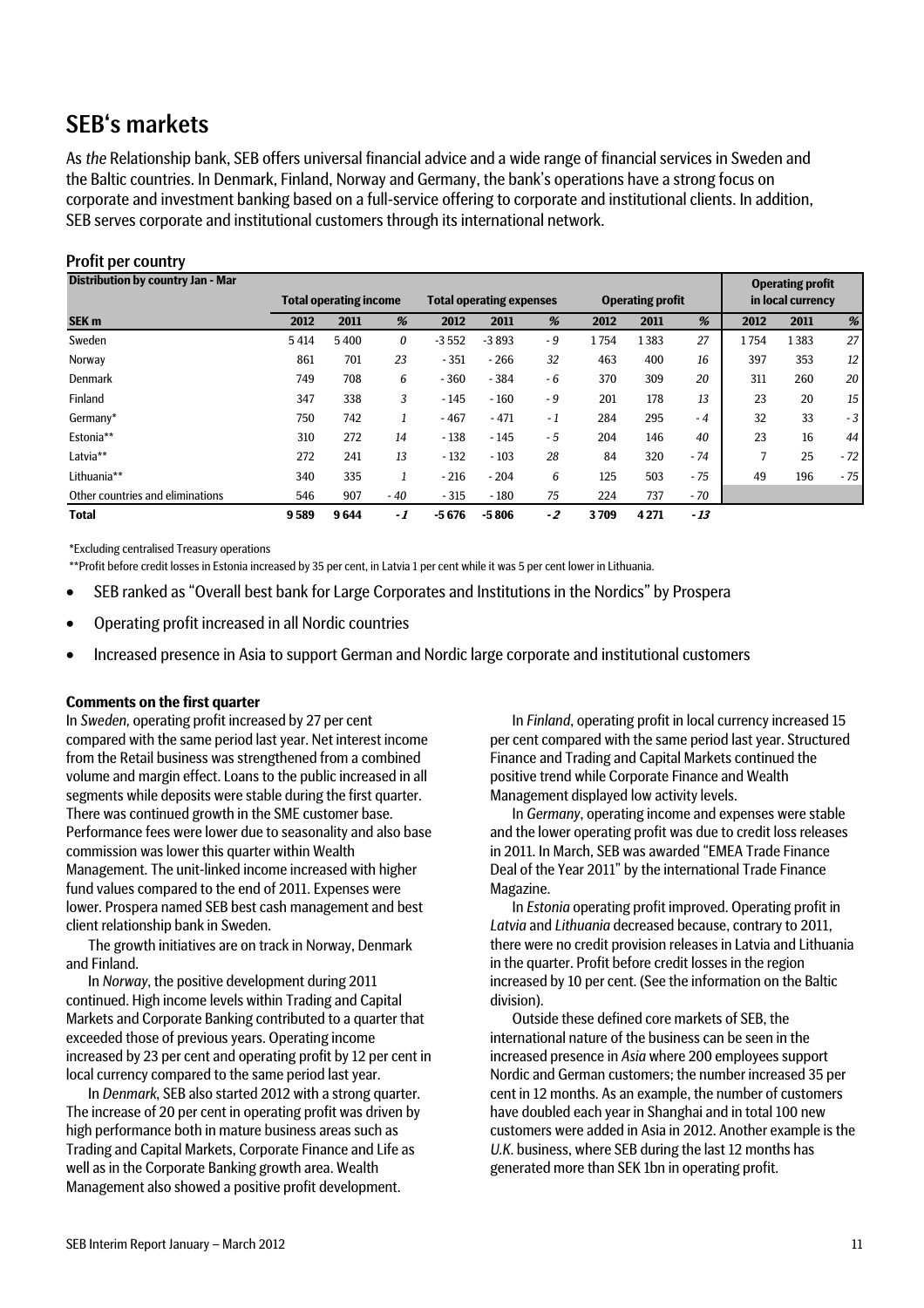## Merchant Banking

The Merchant Banking division offers commercial and investment banking services to large corporate and institutional clients, mainly in the Nordic region and Germany. Customers are also served through an extensive international presence.

### Income statement

|                                                  | Q1<br>Q <sub>4</sub> |         |                | Jan-Mar |         | <b>Full year</b> |         |
|--------------------------------------------------|----------------------|---------|----------------|---------|---------|------------------|---------|
| SEK <sub>m</sub>                                 | 2012                 | 2011    | %              | 2012    | 2011    | %                | 2011    |
| Net interest income                              | 1899                 | 2033    | $-7$           | 1899    | 1732    | 10               | 7533    |
| Net fee and commission income                    | 1239                 | 1406    | $-12$          | 1239    | 1259    | $-2$             | 5378    |
| Net financial income                             | 986                  | 904     | 9              | 986     | 1085    | $-9$             | 4000    |
| Net other income                                 | 111                  | 237     | $-53$          | 111     | 35      |                  | 618     |
| <b>Total operating income</b>                    | 4 2 3 5              | 4580    | - 8            | 4235    | 4 1 1 1 | 3                | 17529   |
| Staff costs                                      | $-1030$              | $-872$  | 18             | $-1030$ | $-1062$ | $-3$             | $-3915$ |
| Other expenses                                   | $-1142$              | $-1215$ | $-6$           | $-1142$ | $-1207$ | $-5$             | $-4841$ |
| Depreciation, amortisation and impairment of     |                      |         |                |         |         |                  |         |
| tangible and intangible assets                   | $-41$                | $-80$   | - 49           | $-41$   | $-51$   | $-20$            | $-227$  |
| <b>Total operating expenses</b>                  | $-2213$              | $-2167$ | $\overline{2}$ | $-2213$ | $-2320$ | - 5              | $-8983$ |
| <b>Profit before credit losses</b>               | 2022                 | 2413    | - 16           | 2022    | 1791    | 13               | 8546    |
| Gains less losses from disposals of tangible and |                      |         |                |         |         |                  |         |
| intangible assets                                |                      | $-1$    |                |         | 3       |                  | $-1$    |
| Net credit losses                                | $-81$                | $-87$   | $-7$           | $-81$   | $-48$   | 69               | $-224$  |
| <b>Operating profit</b>                          | 1941                 | 2 3 2 5 | $-17$          | 1941    | 1746    | 11               | 8321    |
| Cost/Income ratio                                | 0,52                 | 0,47    |                | 0,52    | 0,56    |                  | 0,51    |
| Business equity, SEK bn                          | 37,5                 | 27,3    |                | 37,5    | 25,6    |                  | 26,7    |
| Return on business equity, %                     | 15,3                 | 24,5    |                | 15,3    | 19,7    |                  | 22,4    |
| Number of full time equivalents                  | 2506                 | 2508    |                | 2501    | 2484    |                  | 2493    |

• SEB ranked as "Overall best bank for Large Corporates and Institutions in the Nordics" by Prospera

• Continued growth in business with Nordic and German large corporate clients

• Strong balance sheets of clients create resilient asset quality, but moderate credit demand

### **Comments on the first quarter**

Both market uncertainty and volatility decreased, which led to stable customer activity in the Nordic region. The Eurodebt crisis turmoil diminished and bank activity was fuelled by the increased funding supply from the ECB and competition for lending transactions. Customer surveys confirmed that SEB continues to attract new clients in all targeted markets and SEB was ranked as best bank for large corporates and institutions in the Nordic region according to a compilation of all 2011 Prospera surveys.

Operating income for the first quarter increased 3 per cent compared with 2011 reflecting a good start of the year for largely all business areas with customer activity at stable levels, in spite of the higher number of finalised corporate activities that ended the fourth quarter of 2011. Operating expenses decreased by 5 per cent compared with 2011. Operating profit amounted to SEK 1,941m, a 11 per cent increase year-on-year. Asset quality remained strong.

*Corporate Banking* started the year with a solid first quarter even though both M&A and Equity Capital Market activities were low mainly due to seasonal fluctuations.

Corporate lending volumes moved sideways and corporate customers utilised SEB to tap the bond markets to a greater extent.

*Global Transaction Services* performed well in all segments with increasing customer activities and volumes. At quarterend, assets under custody were SEK 4,982bn (4,490 at yearend 2011).

*Trading and Capital Markets* continued to show earnings stability stemming from its flow-oriented focus. In particular *Capital Markets* continued to improve within debt capital markets, while *SEB Enskilda Equities* traditional activities saw earnings pressure despite its leading franchise as the largest combined market maker on the Nordic and Baltic exchanges. SEB Enskilda Equities was awarded best provider of Nordic Equity Research by Institutional Investor.

Nordic and German strategic growth investments continued to progress and in total 224 new customers have established relationships with the Bank since 2010 when the growth initiative was launched. The financial performance in Norway and Denmark was especially strong.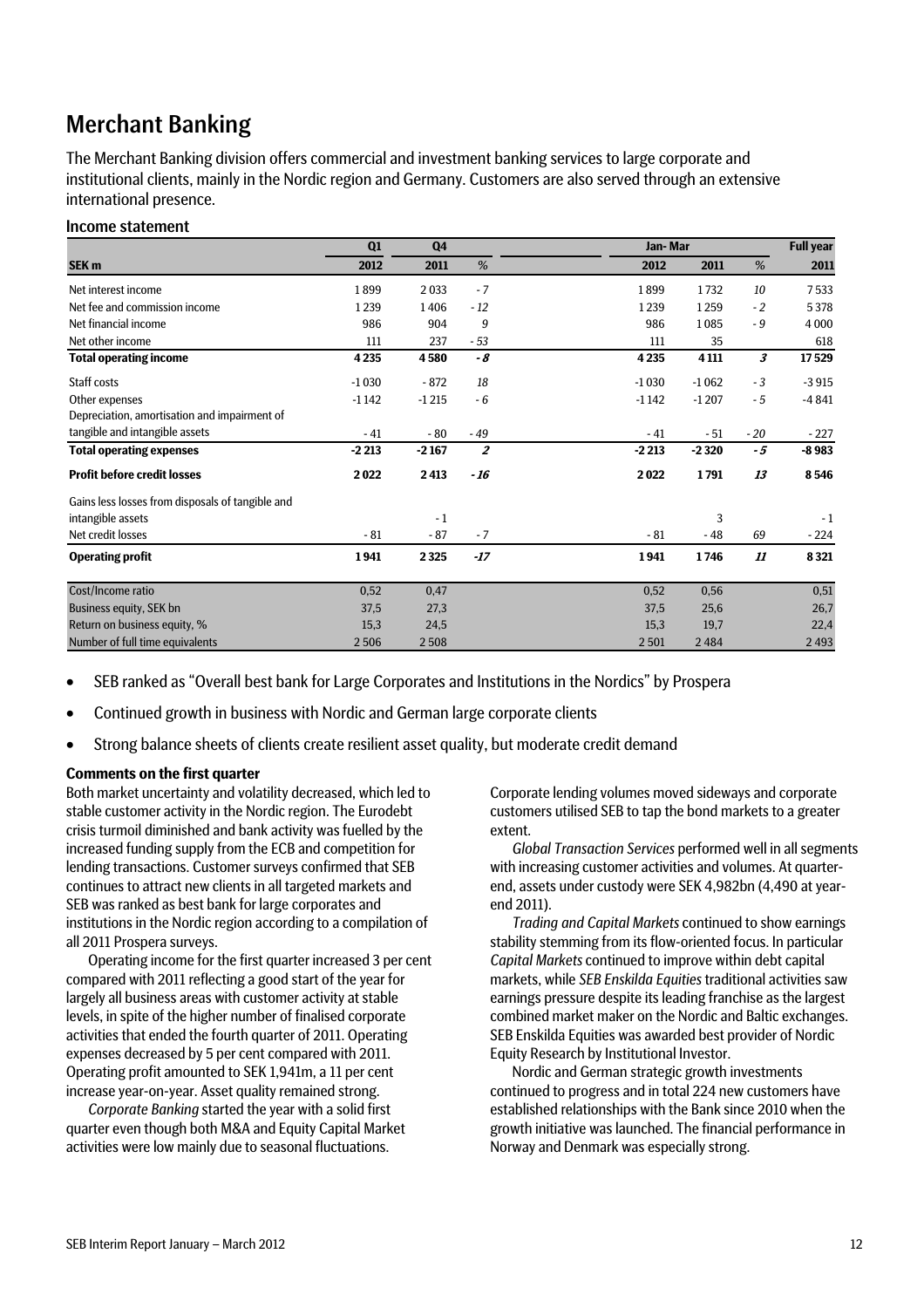## Retail Banking

The Retail Banking division offers banking and advisory services to private individuals and small and medium-sized corporate customers in Sweden, as well as card services in the Nordic countries.

### Income statement

|                                                                       | Q1<br>Q <sub>4</sub> |         |                | Jan-Mar | <b>Full year</b> |                |         |
|-----------------------------------------------------------------------|----------------------|---------|----------------|---------|------------------|----------------|---------|
| SEK <sub>m</sub>                                                      | 2012                 | 2011    | %              | 2012    | 2011             | %              | 2011    |
| Net interest income                                                   | 1674                 | 1564    | 7              | 1674    | 1349             | 24             | 5846    |
| Net fee and commission income                                         | 762                  | 825     | - 8            | 762     | 788              | $-3$           | 3 1 7 5 |
| Net financial income                                                  | 71                   | 81      | $-12$          | 71      | 64               | 11             | 302     |
| Net other income                                                      | 13                   | 19      | $-32$          | 13      | 14               | $-7$           | 96      |
| <b>Total operating income</b>                                         | 2520                 | 2489    | 1              | 2520    | 2 2 1 5          | 14             | 9419    |
| Staff costs                                                           | $-703$               | $-674$  | $\overline{4}$ | $-703$  | $-673$           | $\overline{4}$ | $-2694$ |
| Other expenses                                                        | $-794$               | $-878$  | $-10$          | $-794$  | $-882$           | $-10$          | $-3568$ |
| Depreciation, amortisation and impairment of                          |                      |         |                |         |                  |                |         |
| tangible and intangible assets                                        | $-20$                | $-21$   | $-5$           | $-20$   | $-19$            | 5              | - 79    |
| <b>Total operating expenses</b>                                       | $-1517$              | $-1573$ | $-4$           | $-1517$ | $-1574$          | $-4$           | $-6341$ |
| <b>Profit before credit losses</b>                                    | 1003                 | 916     | 9              | 1003    | 641              | 56             | 3078    |
| Gains less losses from disposals of tangible and<br>intangible assets |                      |         |                |         | 1                |                |         |
| Net credit losses                                                     | $-102$               | $-183$  | $-44$          | $-102$  | $-98$            | 4              | - 476   |
| <b>Operating profit</b>                                               | 901                  | 733     | 23             | 901     | 544              | 66             | 2602    |
| Cost/Income ratio                                                     | 0,60                 | 0,63    |                | 0,60    | 0,71             |                | 0,67    |
| Business equity, SEK bn                                               | 14,0                 | 10,4    |                | 14,0    | 9,9              |                | 10,2    |
| Return on business equity, %                                          | 19,0                 | 20,8    |                | 19,0    | 16,2             |                | 18,9    |
| Number of full time equivalents                                       | 3583                 | 3553    |                | 3578    | 3 4 8 7          |                | 3532    |

- Continued customer demand for mortgage loans
- 4,900 new private full-service customers and 3,700 new SME customers
- 66 per cent increase in operating profit year-on-year

### **Comments on the first quarter**

The initial negative macro-economic outlook for the quarter did not materialise and customer activity remained high. Customer interaction and dialogue were intense. For example, the number of customer calls in March was the highest since 2009.

Operating profit increased by 66 per cent to SEK 901m (544). Net interest income improved 24 per cent compared with the same period last year. Household mortgage volumes, which grew at a slower pace than last year, were up by SEK 9bn in the quarter. Some 70 per cent of all new mortgage customers establish a full-service relationship with SEB. Lending to SMEs increased by SEK 4bn during the quarter. Deposit volumes also grew by SEK 4bn. Credit losses remained stable at low levels and decreased compared to the last quarter of 2011.

*Retail Sweden*'s operating profit grew by 99 per cent compared to the first quarter 2011, due to the improved net interest income, lower costs and a growing SME customer base. Private full-service customers increased by 4,900 and SMEs by 3,700.

The *Card* business' operating profit amounted to SEK 232m (208). The main reasons for the improvement were increased card turnover and lower funding costs. The underlying business was characterised by stable costs, high level of business activity and undertakings aiming to improve efficiency. Moreover, credit losses were also stable at SEK 53m (55).

Eurocard Sweden has been awarded by Q Survey for providing the best in class call center service within bank and financial services.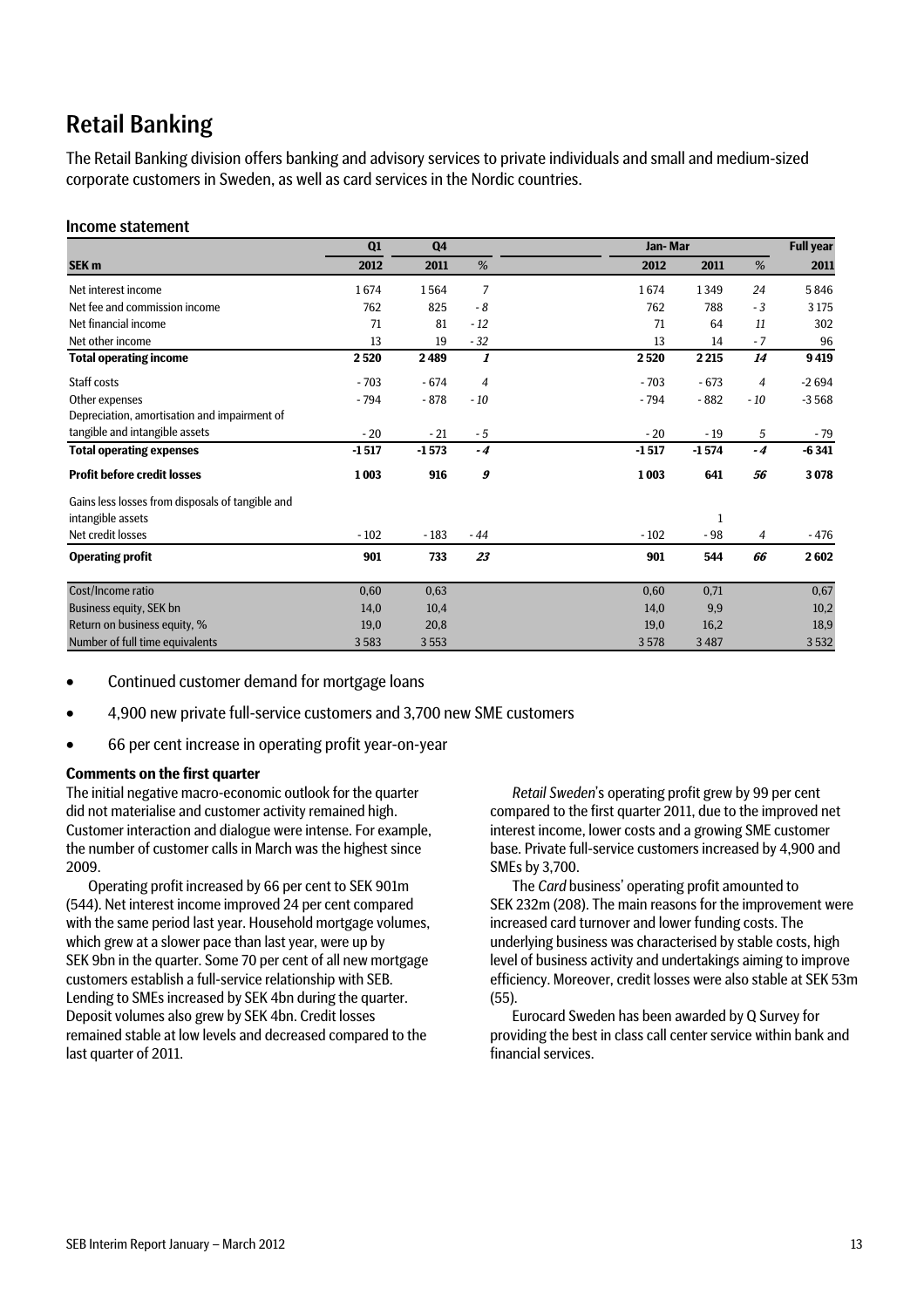## Wealth Management

The Wealth Management division offers a full spectrum of asset management and advisory services, including a Nordic private banking offering, to institutions and high net-worth individuals.

### Income statement

|                                                  | Q1             | Q <sub>4</sub> |                | Jan-Mar        | <b>Full year</b> |       |         |
|--------------------------------------------------|----------------|----------------|----------------|----------------|------------------|-------|---------|
| <b>SEK m</b>                                     | 2012           | 2011           | %              | 2012           | 2011             | %     | 2011    |
| Net interest income                              | 171            | 167            | $\overline{2}$ | 171            | 143              | 20    | 636     |
| Net fee and commission income                    | 799            | 1009           | $-21$          | 799            | 994              | $-20$ | 3717    |
| Net financial income                             | 27             | 17             | 59             | 27             | 15               | 80    | 87      |
| Net other income                                 | $\overline{2}$ |                |                | $\overline{2}$ | 2                | 0     | 7       |
| <b>Total operating income</b>                    | 999            | 1 1 9 3        | - 16           | 999            | 1 1 5 4          | $-13$ | 4447    |
| Staff costs                                      | $-324$         | $-356$         | - 9            | $-324$         | $-368$           | $-12$ | $-1406$ |
| Other expenses                                   | $-355$         | $-390$         | - 9            | $-355$         | $-368$           | $-4$  | $-1502$ |
| Depreciation, amortisation and impairment of     |                |                |                |                |                  |       |         |
| tangible and intangible assets                   | $-11$          | $-17$          | $-35$          | $-11$          | $-12$            | - 8   | - 49    |
| <b>Total operating expenses</b>                  | $-690$         | $-763$         | $-10$          | - 690          | $-748$           | - 8   | $-2957$ |
| <b>Profit before credit losses</b>               | 309            | 430            | $-28$          | 309            | 406              | $-24$ | 1490    |
| Gains less losses from disposals of tangible and |                |                |                |                |                  |       |         |
| intangible assets                                |                |                |                |                |                  |       |         |
| Net credit losses                                | 1              | $-2$           |                | 1              | $-1$             |       | - 9     |
| <b>Operating profit</b>                          | 310            | 428            | $-28$          | 310            | 405              | $-23$ | 1481    |
| Cost/Income ratio                                | 0,69           | 0,64           |                | 0,69           | 0,65             |       | 0,66    |
| Business equity, SEK bn                          | 6,2            | 5,1            |                | 6,2            | 5,0              |       | 5,0     |
| Return on business equity, %                     | 14,8           | 24,3           |                | 14,8           | 23,1             |       | 21,3    |
| Number of full time equivalents                  | 1005           | 995            |                | 1014           | 1006             |       | 1006    |

• Nearly 300 new clients and SEK 7bn of new volumes within Private Banking

• Customer offer improvements, for instance the launch of the open platform "c/o SEB"

• Lower operating profit due to low performance and transaction fees

### **Comments on the first quarter**

Equity markets were up between 10 and 12 per cent in the quarter. As a consequence, customers' interest in equity products returned, which in turn increased customer activity.

Operating profit was down 23 per cent compared to the same period last year due to lower performance and transaction fees. These amounted to SEK 10m in the first quarter of 2012 (155), compared to SEK 222m in the seasonally high fourth quarter of 2011. Base commissions were down compared to the same period last year due to lower market value on assets under management. The recent stock market improvement along with new inflows increased base commissions compared with the last quarter of 2011. Operating costs decreased.

Based on customers' expressed needs the open platform "c/o SEB" service, enabling customers to manage all mutual fund investments, whether SEB's or other institutions', within SEB was launched during the quarter.

*Private Banking* continued to attract new customers. In the quarter 271 new customers were added. New volumes within Private Banking amounted to SEK 7bn. International Private Banking has strengthened the customer offer in Singapore and Luxembourg and an office will be opened in London. The strength of the Private Banking offer was again confirmed by World Finance Banking Awards 2012 who named SEB best supplier in the Nordic region of Private Banking services.

Total assets under management amounted to SEK 1,226bn (1,175 at year-end and 1,303 in March 2011).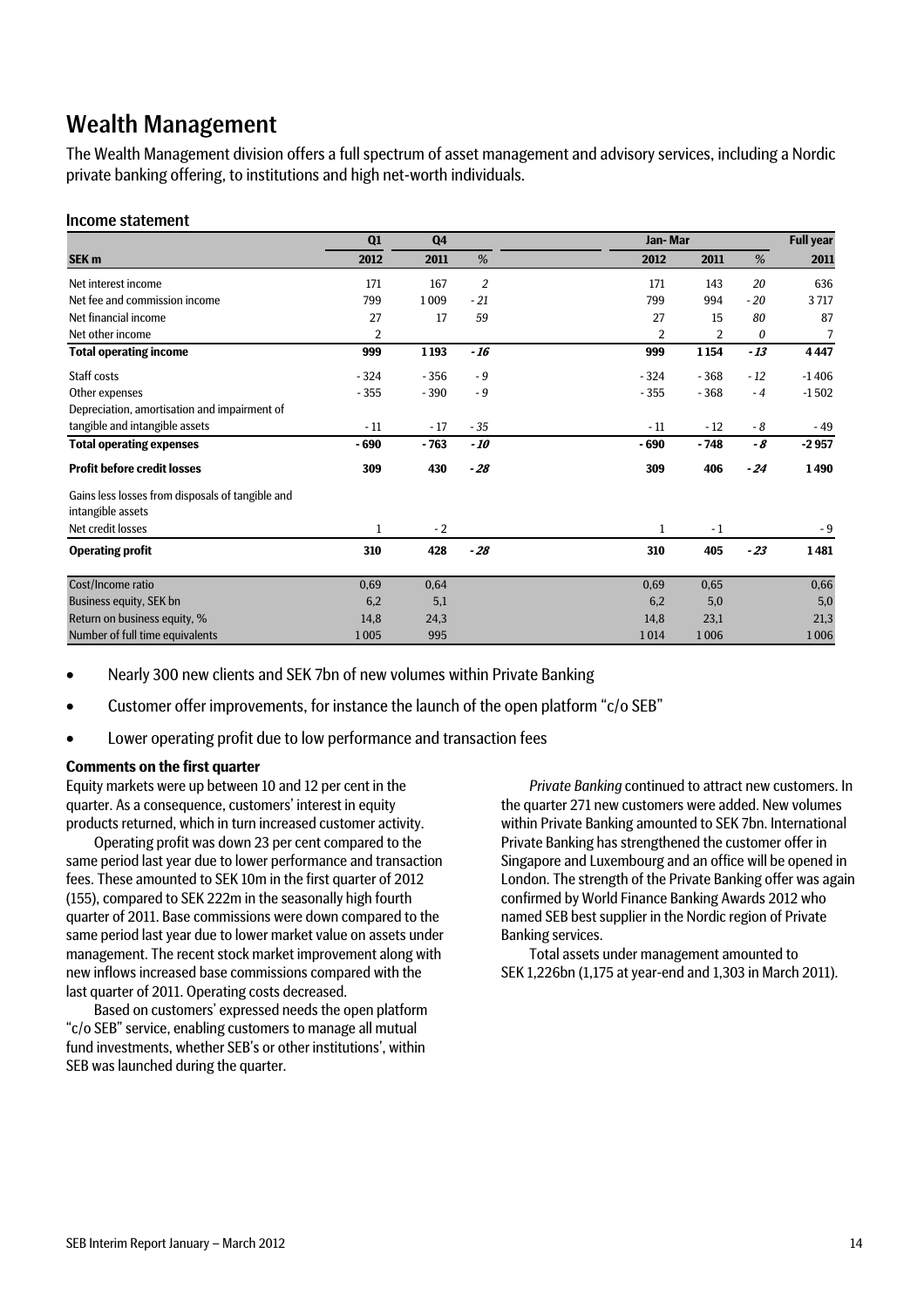## Life

The Life division offers life insurance products with a focus on unit-linked insurance for private individuals and corporate customers, mainly in Sweden, Denmark and the Baltic countries.

### Income statement

|                                              | Q1     | Q <sub>4</sub> |                  |        | Jan-Mar |     |         |
|----------------------------------------------|--------|----------------|------------------|--------|---------|-----|---------|
| SEK <sub>m</sub>                             | 2012   | 2011           | %                | 2012   | 2011    | %   | 2011    |
| Net interest income                          | $-24$  | $-7$           |                  | $-24$  | $-8$    | 200 | $-33$   |
| Net life insurance income                    | 1239   | 1253           | $-1$             | 1239   | 1 1 38  | 9   | 4504    |
| <b>Total operating income</b>                | 1215   | 1246           | $-2$             | 1215   | 1 1 3 0 | 8   | 4471    |
| Staff costs                                  | $-308$ | $-307$         | 0                | $-308$ | $-292$  | 5   | $-1193$ |
| Other expenses                               | $-136$ | $-153$         | $-11$            | $-136$ | $-135$  | 1   | - 536   |
| Depreciation, amortisation and impairment of |        |                |                  |        |         |     |         |
| tangible and intangible assets               | $-229$ | $-203$         | 13               | $-229$ | $-192$  | 19  | $-785$  |
| <b>Total operating expenses</b>              | $-673$ | $-663$         | $\boldsymbol{z}$ | $-673$ | $-619$  | 9   | $-2514$ |
| <b>Operating profit</b>                      | 542    | 583            | $-7$             | 542    | 511     | 6   | 1957    |
| Change in surplus values, net                | 83     | 399            | $-79$            | 83     | 27      |     | 1188    |
| <b>Business result</b>                       | 625    | 982            | $-36$            | 625    | 538     | 16  | 3 1 4 5 |
| Cost/Income ratio                            | 0,55   | 0,53           |                  | 0,55   | 0,55    |     | 0,56    |
| Business equity, SEK bn                      | 6,5    | 6,4            |                  | 6,5    | 6,4     |     | 6,4     |
| Return on business equity, %                 |        |                |                  |        |         |     |         |
| based on operating profit                    | 29,0   | 32,1           |                  | 29,0   | 28,1    |     | 26,9    |
| based on business result                     | 33,5   | 54,0           |                  | 33,5   | 29,6    |     | 43,2    |
| Number of full time equivalents              | 1305   | 1323           |                  | 1309   | 1235    |     | 1270    |

Business equity has not yet been adjusted to conform to the new requirements under Basel III for capital.

- Increasing demand from customers for retirement advice
- Solid performance in line with that of last year
- Growing interest in occupational pension

#### **Comments on the first quarter**

The work to strengthen advisory and client service support to assist clients at all times continued. Long-term customer relationships were further developed by initiatives in the retirement market. The number of advisory meetings increased during the first quarter. The strategy to focus on the occupational pension market led to improved sales in this area. Advisory solutions for the occupational pension market will be developed further during the year.

Operating profit increased by 6 per cent compared with the first quarter last year. Unit-linked income, which represents 57 per cent of total income and 83 per cent of total sales, increased by 9 per cent, mainly due to the acquisition of Irish Life International. Unit-linked income increased by 7 per cent compared to the fourth quarter. Also, income from traditional and risk insurance and other income improved compared with last year. The cost increase from the first quarter last year is entirely related to Irish Life International. Compared with the fourth quarter, operating profit decreased primarily due to lower performance in the traditional portfolios. Solvency ratios were stable.

In *Sweden*, unit-linked income decreased compared to the first quarter 2011, but improved compared to the fourth

quarter due to higher fund values. SEB Trygg Liv continued to be market leader within unit-linked insurance. Recoveries in the Swedish traditional business amounted to SEK 25m (15).

Operating profit in *Denmark* increased by 22 per cent or SEK 25m compared to the first quarter 2011, primarily driven by a higher return from own account investments. Insurance income and operating expenses were stable.

Operating profit for *International* improved significantly, from SEK 20m for the first quarter 2011 to SEK 81m mainly driven by positive investment result in traditional portfolios.

The premium income relating to new and existing policies amounted to SEK 7.1bn which was 16 per cent lower than the same period 2011. The weighted sales volume of new policies decreased by 13 per cent to SEK 10.4bn, and reflects lower volumes in the Swedish endowment pension market. The share of corporate paid policies increased to 71 per cent (58).

During the first quarter, unit-linked fund value increased by SEK 10.8bn to 197.6bn. The net inflow was SEK 1.3bn and the appreciation of value was 9.5bn. Total net assets under management amounted to SEK 434bn.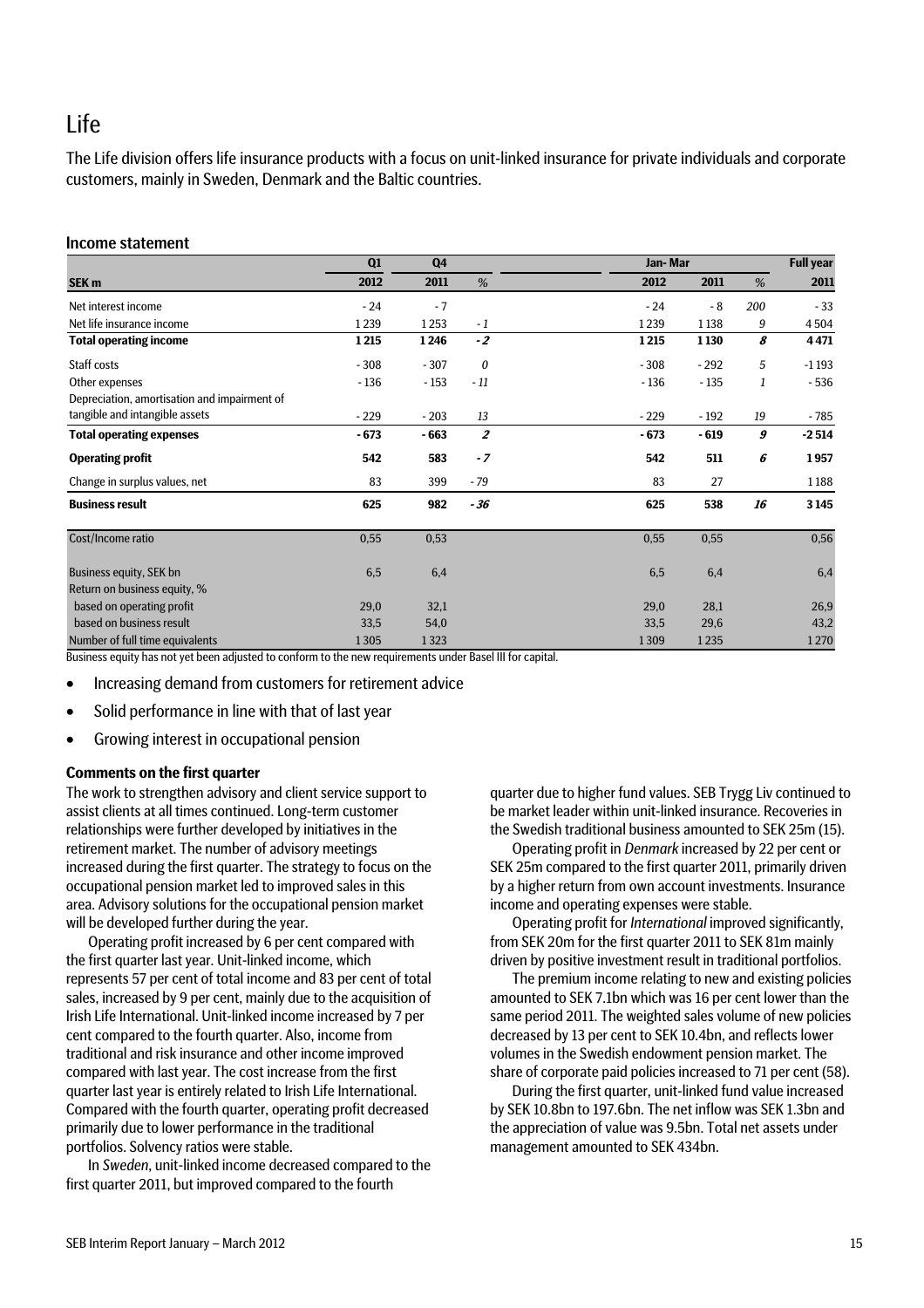## Baltic

The Baltic division provides banking and advisory services to private individuals and small and medium-sized corporate customers in Estonia, Latvia and Lithuania. The Baltic real estate holding companies are a part of the division. In the Fact Book, the full Baltic geographical segmentation, including other activities in the region, is reported.

### Income statement

|                                                  | Q1<br>Q <sub>4</sub> |         |       | Jan-Mar | <b>Full year</b> |                |                |
|--------------------------------------------------|----------------------|---------|-------|---------|------------------|----------------|----------------|
| SEK <sub>m</sub>                                 | 2012                 | 2011    | %     | 2012    | 2011             | %              | 2011           |
| Net interest income                              | 472                  | 514     | - 8   | 472     | 456              | $\overline{4}$ | 1980           |
| Net fee and commission income                    | 211                  | 227     | $-7$  | 211     | 209              | 1              | 894            |
| Net financial income                             | 113                  | 104     | 9     | 113     | 80               | 41             | 365            |
| Net other income                                 | $-7$                 | $-11$   | $-36$ | $-7$    | $-5$             | 40             | $-33$          |
| <b>Total operating income</b>                    | 789                  | 834     | $-5$  | 789     | 740              | $\overline{z}$ | 3 2 0 6        |
| Staff costs                                      | $-171$               | $-189$  | $-10$ | $-171$  | $-146$           | 17             | $-699$         |
| Other expenses                                   | $-251$               | $-322$  | $-22$ | $-251$  | $-250$           | 0              | $-1113$        |
| Depreciation, amortisation and impairment of     |                      |         |       |         |                  |                |                |
| tangible and intangible assets                   | $-33$                | $-35$   | $-6$  | $-33$   | $-32$            | 3              | $-133$         |
| <b>Total operating expenses</b>                  | $-455$               | $-546$  | $-17$ | $-455$  | - 428            | 6              | $-1945$        |
| <b>Profit before credit losses</b>               | 334                  | 288     | 16    | 334     | 312              | Z              | 1261           |
| Gains less losses from disposals of tangible and |                      |         |       |         |                  |                |                |
| intangible assets                                | 1                    |         |       | 1       | 2                | $-50$          | $\overline{2}$ |
| Net credit losses                                | $-24$                | 32      |       | $-24$   | 572              |                | 1485           |
| <b>Operating profit</b>                          | 311                  | 320     | $-3$  | 311     | 886              | - 65           | 2748           |
| Cost/Income ratio                                | 0,58                 | 0,65    |       | 0,58    | 0,58             |                | 0,61           |
| Business equity, SEK bn                          | 8,1                  | 8,2     |       | 8,1     | 8,3              |                | 8,1            |
| Return on business equity, %                     | 14,0                 | 14,4    |       | 14,0    | 37,3             |                | 30,0           |
| Number of full time equivalents                  | 3026                 | 3 0 6 1 |       | 3039    | 3 1 9 3          |                | 3 1 4 5        |

- Deposits from the public increased by 18 per cent since the end of March 2011
- Net credit provisions for the first time after six quarters of credit recovery
- Operating profit before credit losses increased by 7 per cent

### **Comments on the first quarter**

The strong growth in the Baltic economies in the first part of 2011 has since slowed. Baltic consumer confidence remained cautious, although increases in confidence were observable, particularly in Latvia.

Operating income, which amounted to SEK 789m (740), was 7 per cent higher than the first quarter 2011. As anticipated, following six quarters of credit recoveries, the Baltic division showed a small net credit loss for the first quarter.

The operating profit of SEK 311m (886) included net credit losses of SEK 24m (net recovery of SEK 572m during the corresponding period last year). Operating profit before credit losses increased by 7 per cent. Non-performing loans declined by 22 per cent since March 2011 and the non-performing loans coverage ratio was slightly reduced to 59 per cent.

Customer demand for loans reflected the cautious consumer confidence and gross loan volumes amounted to SEK 98bn, slightly below the level of March 2011.

Deposit volumes have been retained at the high level at the end of 2011. The total deposit volume of SEK 66bn was 18 per cent higher than March 2011. By the end of the quarter, over 94 per cent of the Lithuanian government's deposit insurance fund relating to Snoras Bank had been disbursed to customers.

SEB continued to win awards for customer excellence. In Estonia, SEB was named the best private banking provider by Euromoney. Global Finance magazine awarded SEB with the title of best Trade Finance bank in each of the three Baltic countries, and in Lithuania CV Market named SEB the most attractive employer in the country.

SEB's *Baltic real estate holding companies* held investment properties at a total volume of SEK 1,663m (534). The operating loss in the first quarter was SEK 23m (10).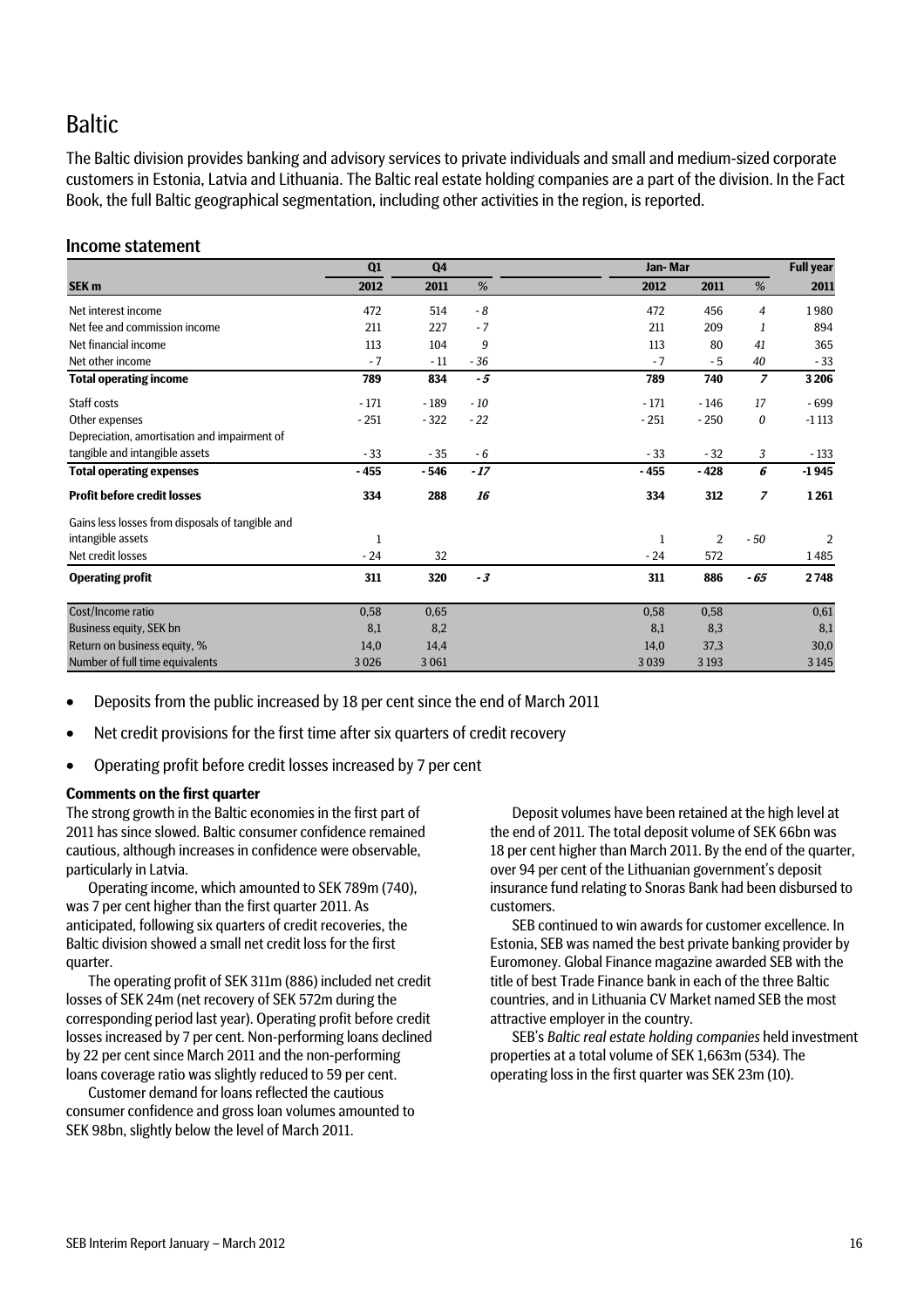## The SEB Group

### Net interest income – SEB Group

|                     | Q1       | Q4       |     |          | Jan - Mar |     |         |
|---------------------|----------|----------|-----|----------|-----------|-----|---------|
| <b>SEK m</b>        | 2012     | 2011     | %   | 2012     | 2011      | %   | 2011    |
| Interest income     | 14 291   | 14866    | - 4 | 14 2 9 1 | 12 913    | 11  | 56 163  |
| Interest expense    | $-10110$ | $-10548$ | - 4 | $-10110$ | $-8667$   |     | -39 262 |
| Net interest income | 4 1 8 1  | 4 3 1 8  | - 3 | 4 1 8 1  | 4 2 4 6   | - 2 | 16901   |

### Net fee and commission income – SEB Group

|                                  | Q1      | Q <sub>4</sub> |            |         | Jan - Mar |                  | <b>Full year</b> |
|----------------------------------|---------|----------------|------------|---------|-----------|------------------|------------------|
| <b>SEK m</b>                     | 2012    | 2011           | %          | 2012    | 2011      | %                | 2011             |
| Issue of securities              | 57      | 92             | $-38$      | 57      | 62        | $-8$             | 252              |
| Secondary market                 | 366     | 525            | $-30$      | 366     | 440       | $-17$            | 1821             |
| Custody and mutual funds         | 1625    | 1795           | $-9$       | 1625    | 1903      | $-15$            | 7218             |
| <b>Securities commissions</b>    | 2048    | 2412           | $-15$      | 2048    | 2405      | $-15$            | 9291             |
| Payments                         | 395     | 399            | $-1$       | 395     | 386       | 2                | 1575             |
| Card fees                        | 1041    | 1060           | $-2$       | 1041    | 944       | 10               | 4034             |
| <b>Payment commissions</b>       | 1436    | 1459           | $-2$       | 1436    | 1330      | 8                | 5609             |
| Advisory                         | 114     | 97             | 18         | 114     | 66        | 73               | 432              |
| Lending                          | 476     | 461            | $\sqrt{3}$ | 476     | 445       | $\overline{7}$   | 1963             |
| <b>Deposits</b>                  | 29      | 27             | 7          | 29      | 26        | 12               | 106              |
| Guarantees                       | 109     | 106            | 3          | 109     | 95        | 15               | 398              |
| <b>Derivatives</b>               | 126     | 208            | $-39$      | 126     | 151       | $-17$            | 715              |
| Other                            | 116     | 128            | - 9        | 116     | 125       | $-7$             | 509              |
| <b>Other commissions</b>         | 970     | 1027           | - 6        | 970     | 908       | $\overline{z}$   | 4 1 2 3          |
| <b>Fee and commission income</b> | 4454    | 4898           | $-9$       | 4454    | 4643      | $-4$             | 19023            |
| Securities commissions           | $-327$  | $-348$         | $-6$       | $-327$  | $-352$    | $-7$             | $-1385$          |
| Payment commissions              | $-635$  | $-592$         | 7          | $-635$  | $-541$    | 17               | $-2301$          |
| Other commissions                | $-228$  | $-321$         | $-29$      | $-228$  | $-255$    | - 11             | $-1162$          |
| Fee and commission expense       | $-1190$ | $-1261$        | - 6        | $-1190$ | $-1148$   | $\boldsymbol{4}$ | $-4848$          |
| Securities commissions, net      | 1721    | 2064           | $-17$      | 1721    | 2053      | $-16$            | 7906             |
| Payment commissions, net         | 801     | 867            | - 8        | 801     | 789       | $\overline{2}$   | 3308             |
| Other commissions, net           | 742     | 706            | 5          | 742     | 653       | 14               | 2961             |
| Net fee and commission income    | 3 2 6 4 | 3637           | $-10$      | 3 2 6 4 | 3495      | $-7$             | 14 17 5          |

### Net financial income – SEB Group

|                                            | Q1   | 04     |     |      | Jan - Mar |     | <b>Full year</b> |
|--------------------------------------------|------|--------|-----|------|-----------|-----|------------------|
| <b>SEK m</b>                               | 2012 | 2011   | %   | 2012 | 2011      | %   | 2011             |
| Equity instruments and related derivatives | 416  | $-17$  |     | 416  | 146       | 185 | $-21$            |
| Debt instruments and related derivatives   | 76   | $-64$  |     | 76   | 218       | -65 | 1057             |
| Currency related                           | 881  | 848    | 4   | 881  | 861       |     | 2981             |
| Other                                      |      | $-178$ |     |      |           |     | $-469$           |
| <b>Net financial income</b>                | 1379 | 589    | 134 | 1379 | l 231     |     | 3548             |

The result within Net financial income is presented based on type of underlying financial instrument. The net effect from trading operations is fairly stable over time, although affected by seasonability, but shows volatility between lines. As an example, in the first quarter 2012 structured products offered to the public (such as equitylinked bonds) generated a positive effect of approximately SEK 330m in Equity-related instruments and a corresponding negative effect in Debt-related instruments.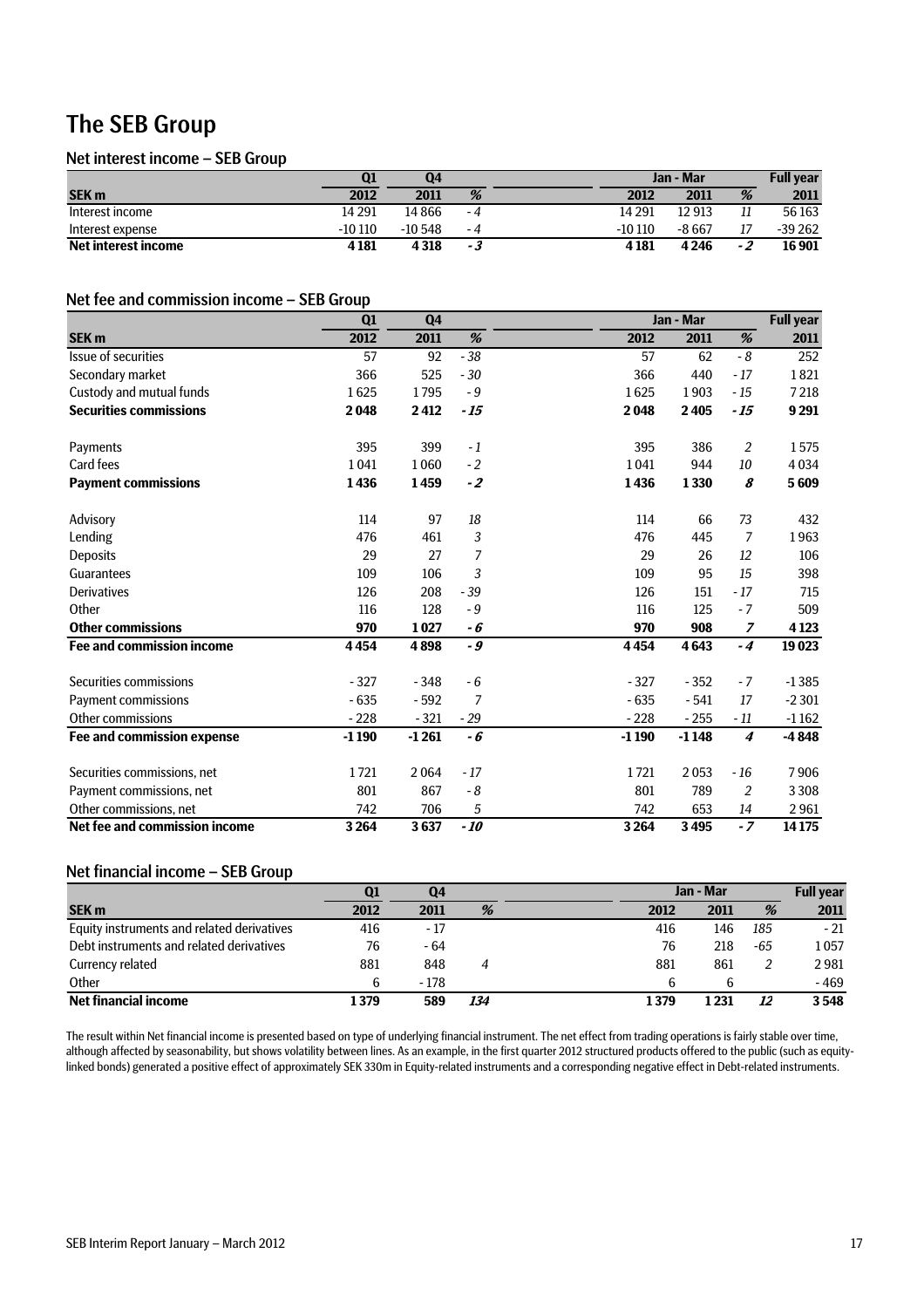### Net credit losses – SEB Group

|                                                    | Q1     | Q <sub>4</sub> |       |        | Jan - Mar |                   | <b>Full year</b> |
|----------------------------------------------------|--------|----------------|-------|--------|-----------|-------------------|------------------|
| SEK <sub>m</sub>                                   | 2012   | 2011           | %     | 2012   | 2011      | %                 | 2011             |
| Provisions:                                        |        |                |       |        |           |                   |                  |
| Net collective provisions for individually         |        |                |       |        |           |                   |                  |
| assessed loans                                     | 39     | $-7$           |       | 39     | 275       | $-86$             | 707              |
| Net collective provisions for portfolio            |        |                |       |        |           |                   |                  |
| assessed loans                                     | $-1$   | $-11$          | $-91$ | $-1$   | - 41      | -98               | 68               |
| Specific provisions                                | $-250$ | $-195$         | 28    | $-250$ | $-313$    | $-20$             | $-800$           |
| Reversal of specific provisions no longer required | 144    | 173            | $-17$ | 144    | 569       | $-75$             | 1421             |
| Net provisions for off-balance sheet items         | 17     | 19             |       | 17     | 14        | 21                | 68               |
| <b>Net provisions</b>                              | - 51   | $-21$          | 143   | - 51   | 504       |                   | 1464             |
| Write-offs:                                        |        |                |       |        |           |                   |                  |
| <b>Total write-offs</b>                            | $-440$ | - 749          | $-41$ | - 440  | - 474     | $-7$              | $-2705$          |
| Reversal of specific provisions utilized           |        |                |       |        |           |                   |                  |
| for write-offs                                     | 262    | 487            | -46   | 262    | 368       | $-29$             | 1909             |
| Write-offs not previously provided for             | $-178$ | $-262$         |       | - 178  | - 106     | 68                | - 796            |
| Recovered from previous write-offs                 | 23     | 43             | $-47$ | 23     | 29        | $-21$             | 110              |
| <b>Net write-offs</b>                              | $-155$ | $-219$         | $-29$ | $-155$ | $-77$     | <i><b>101</b></i> | - 686            |
| <b>Net credit losses</b>                           | $-206$ | $-240$         | $-14$ | $-206$ | 427       |                   | 778              |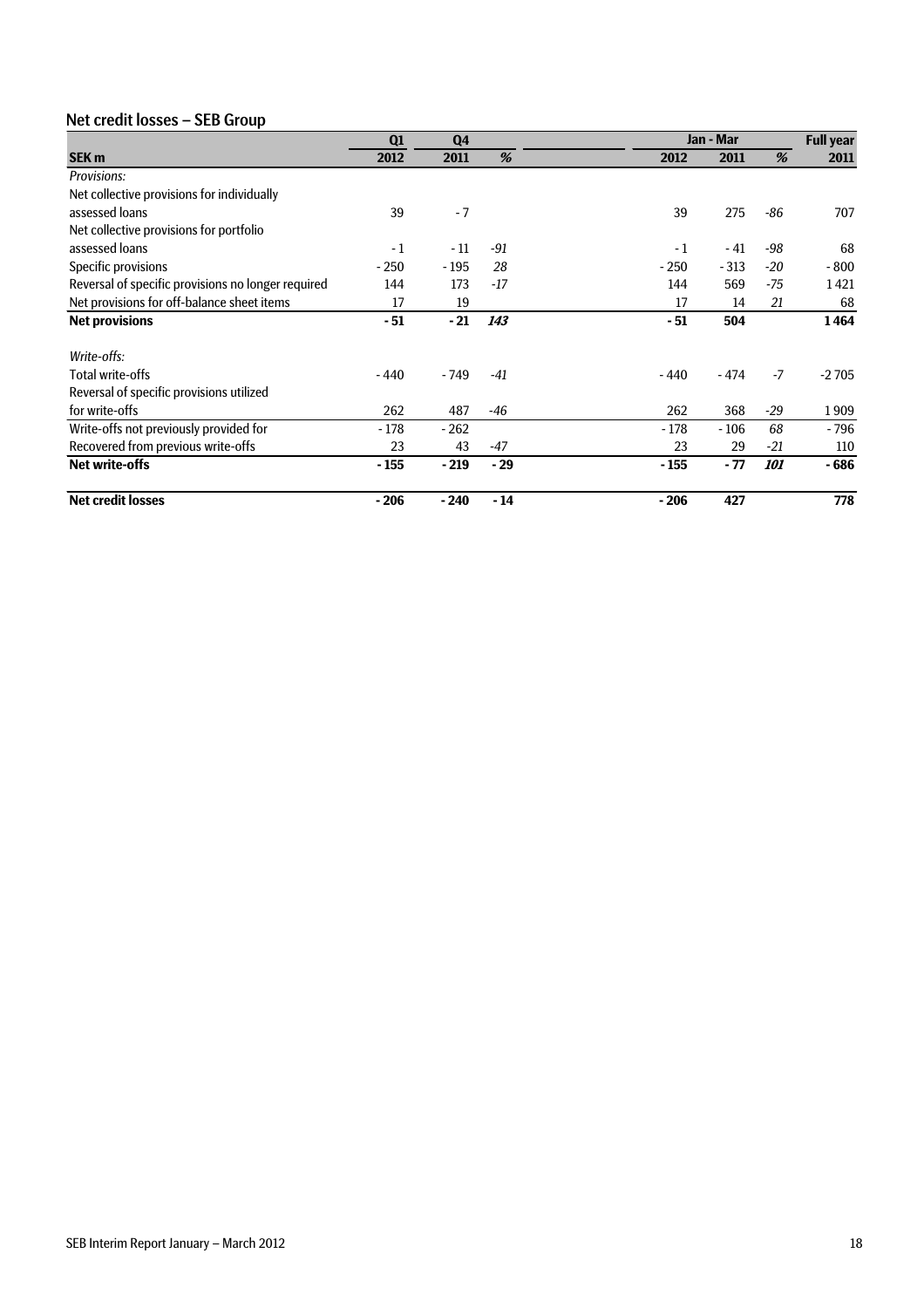### Balance sheet – SEB Group

|                                                                               | 31 March      | <b>31 Dec</b> | 31 March      |
|-------------------------------------------------------------------------------|---------------|---------------|---------------|
| <b>SEK m</b>                                                                  | 2012          | 2011          | 2011          |
| Cash and cash balances with central banks                                     | 39 0 64       | 148 042       | 15914         |
| Other loans to central banks                                                  | 126 816       | 80548         | 14567         |
| Loans to other credit institutions <sup>1)</sup>                              | 142 483       | 128763        | 184 493       |
| Loans to the public                                                           | 1201106       | 1186223       | 1 1 1 3 8 0 7 |
| Financial assets at fair value *                                              | 679 150       | 670 633       | 644 421       |
| Available-for-sale financial assets *                                         | 59 345        | 57377         | 68 635        |
| Held-to-maturity investments *                                                | 281           | 282           | 1 1 8 1       |
| Assets held for sale                                                          | 1826          | 2005          |               |
| Investments in associates                                                     | 1309          | 1289          | 1079          |
| Tangible and intangible assets                                                | 29 536        | 29 016        | 27 21 2       |
| Other assets                                                                  | 50 40 8       | 58 475        | 47 112        |
| <b>Total assets</b>                                                           | 2 3 3 3 3 2 4 | 2 3 6 2 6 5 3 | 2 118 421     |
|                                                                               |               |               |               |
| Deposits from credit institutions                                             | 227665        | 201 274       | 201503        |
| Deposits and borrowing from the public                                        | 782861        | 861 682       | 707095        |
| Liabilities to policyholders                                                  | 279 874       | 269 683       | 263075        |
| Debt securities                                                               | 625 598       | 589873        | 549 849       |
| Financial liabilities at fair value                                           | 207139        | 232 247       | 195 347       |
| Liabilities held for sale                                                     | 1803          | 1962          |               |
| Other liabilities                                                             | 71858         | 69883         | 78 0 92       |
| Provisions                                                                    | 2 2 6 3       | 1779          | 1612          |
| Subordinated liabilities                                                      | 24 6 69       | 25 109        | 23 9 92       |
| <b>Total equity</b>                                                           | 107594        | 109 161       | 97856         |
| <b>Total liabilities and equity</b>                                           | 2 3 3 3 2 4   | 2362653       | 2 118 421     |
| * Of which bonds and other interest bearing securities including derivatives. | 439 703       | 456 915       | 423 328       |
|                                                                               |               |               |               |

1) Loans to credit institutions and liquidity placements with other direct participants in interbank fund transfer systems.

A more detailed balance sheet is included in the Fact Book.

### Off-balance sheet items – SEB Group

|                                        | 31 March | <b>31 Dec</b> | 31 March |
|----------------------------------------|----------|---------------|----------|
| <b>SEK m</b>                           | 2012     | 2011          | 2011     |
| Collateral pledged for own liabilities | 190 378  | 204 265       | 231 534  |
| Other pledged collateral               | 248 436  | 221626        | 259 466  |
| <b>Contingent liabilities</b>          | 99 395   | 94 004        | 80880    |
| <b>Commitments</b>                     | 401079   | 390 352       | 398 814  |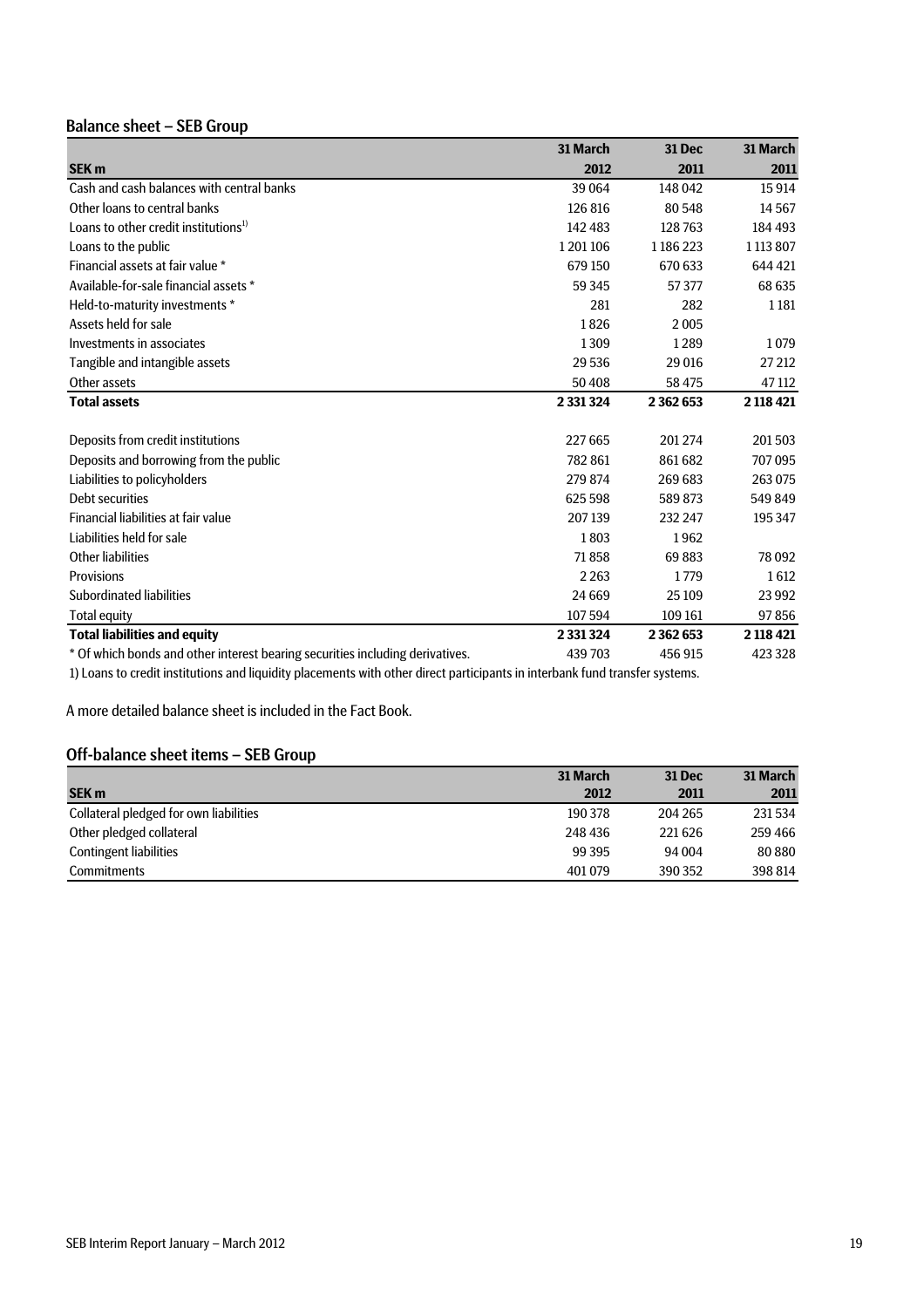### Statement of changes in equity – SEB Group

|                                         |              |                 | Available-      |                  |                    |              |                     |                 |                        |
|-----------------------------------------|--------------|-----------------|-----------------|------------------|--------------------|--------------|---------------------|-----------------|------------------------|
|                                         |              |                 | for-sale        |                  | <b>Translation</b> |              | <b>Total Share-</b> |                 |                        |
|                                         | <b>Share</b> | <b>Retained</b> | financial       | <b>Cash flow</b> | of foreign         |              | holders'            | <b>Minority</b> |                        |
| SEK <sub>m</sub>                        | capital      | earnings        | assets          | hedges           | operations         | <b>Other</b> | equity              |                 | interests Total Equity |
| Jan-Mar 2012                            |              |                 |                 |                  |                    |              |                     |                 |                        |
| Opening balance                         | 21942        | 88 612          | $-1003$         | 1107             | $-1285$            | $-473$       | 108 900             | 261             | 109 161                |
| Net profit                              |              | 2650            |                 |                  |                    |              | 2650                | 5               | 2655                   |
| Other comprehensive income (net of tax) |              |                 | 425             | $-587$           | - 64               | $-88$        | $-314$              | 6               | $-308$                 |
| <b>Total comprehensive income</b>       |              | 2650            | 425             | $-587$           | $-64$              | $-88$        | 2336                | $\overline{11}$ | 2 3 4 7                |
| Dividend to shareholders                |              | $-3795$         |                 |                  |                    |              | $-3795$             |                 | $-3795$                |
| Employee share programme*               |              | 15              |                 |                  |                    |              | 15                  |                 | 15                     |
| Change in holdings of own shares*       |              | $-134$          |                 |                  |                    |              | $-134$              |                 | $-134$                 |
| <b>Closing balance</b>                  | 21942        | 87348           | $-578$          | 520              | $-1349$            | $-561$       | 107322              | 272             | 107594                 |
| <b>Jan-Dec 2011</b>                     |              |                 |                 |                  |                    |              |                     |                 |                        |
| Opening balance                         | 21942        | 80 571          | $-1725$         | $-422$           | $-1145$            | 56           | 99 277              | 266             | 99 543                 |
| Net profit                              |              | 11 10 7         |                 |                  |                    |              | 11107               | 37              | 11144                  |
| Other comprehensive income (net of tax) |              |                 | 722             | 1529             | $-140$             | $-529$       | 1582                | $-1$            | 1581                   |
| <b>Total comprehensive income</b>       |              | 11 10 7         | 722             | 1529             | $-140$             | $-529$       | 12689               | 36              | 12725                  |
| Dividend to shareholders                |              | $-3242$         |                 |                  |                    |              | $-3242$             |                 | $-3242$                |
| Employee share programme*               |              | 189             |                 |                  |                    |              | 189                 |                 | 189                    |
| <b>Minority interests</b>               |              | 15              |                 |                  |                    |              | 15                  | $-41$           | $-26$                  |
| Change in holdings of own shares*       |              | $-28$           |                 |                  |                    |              | $-28$               |                 | $-28$                  |
| <b>Closing balance</b>                  | 21942        | 88 612          | $-1003$         | 1107             | $-1285$            | $-473$       | 108 900             | 261             | 109 161                |
| Jan-Mar 2011                            |              |                 |                 |                  |                    |              |                     |                 |                        |
| Opening balance                         | 21942        | 80 571          | $-1725$         | $-422$           | $-1145$            | 56           | 99 277              | 266             | 99 543                 |
| Net profit                              |              | 2602            |                 |                  |                    |              | 2602                | 14              | 2616                   |
| Other comprehensive income (net of tax) |              |                 | 11              | $-478$           | $-262$             | $-277$       | $-1006$             | $-6$            | $-1012$                |
| <b>Total recognised income</b>          |              | 2602            | $\overline{11}$ | $-478$           | $-262$             | $-277$       | 1596                | 8               | 1604                   |
| Dividend to shareholders                |              | $-3291$         |                 |                  |                    |              | $-3291$             |                 | $-3291$                |
| <b>Closing balance</b>                  | 21942        | 79882           | $-1714$         | $-900$           | $-1407$            | $-221$       | 97582               | 274             | 97856                  |

\* The acquisition cost for the purchase or own shares is deducted from shareholders' equity.

The item includes changes in nominal amounts of equity swaps used for hedging of stock option programmes.

During 2011, SEB repurchased 3.0 million Series A shares for the long-term incentive programmes as decided at the Annual General Meeting. As stock options were exercised, 1.0 million shares were sold in 2011. As of 31 December 2011 SEB owned 2.3 million Class A shares with a market value of SEK 94m. Another 9.3 million shares have been sold as stock options were exercised in 2012. During 2012, SEB also repurchased 9.7 million Series A shares for the long-term incentive programmes as decided at the Annual General Meeting. As of 31 March 2012 SEB owned 2.7 million Class A-shares with a market value of SEK 126m.

### Cash flow statement – SEB Group

|                                                              | Jan - Mar |         |      |         |  |  |
|--------------------------------------------------------------|-----------|---------|------|---------|--|--|
| <b>SEK m</b>                                                 | 2012      | 2011    | %    | 2011    |  |  |
| Cash flow from operating activities                          | $-68075$  | 38920   |      | 218 830 |  |  |
| Cash flow from investment activities                         | $-809$    | 89      |      | $-1952$ |  |  |
| Cash flow from financing activities                          | $-4241$   | -4886   | - 13 | $-3671$ |  |  |
| Net increase in cash and cash equivalents                    | $-73125$  | 34 1 23 |      | 213 207 |  |  |
| Cash and cash equivalents at the beginning of year           | 276 853   | 63 646  |      | 63 646  |  |  |
| Net increase in cash and cash equivalents                    | $-73125$  | 34 1 23 |      | 213 207 |  |  |
| Cash and cash equivalents at the end of period <sup>1)</sup> | 203728    | 97 769  | 108  | 276853  |  |  |

1) Cash and cash equivalents at the end of period is defined as Cash and cash balances with central banks and Loans to credit institutions payable on demand.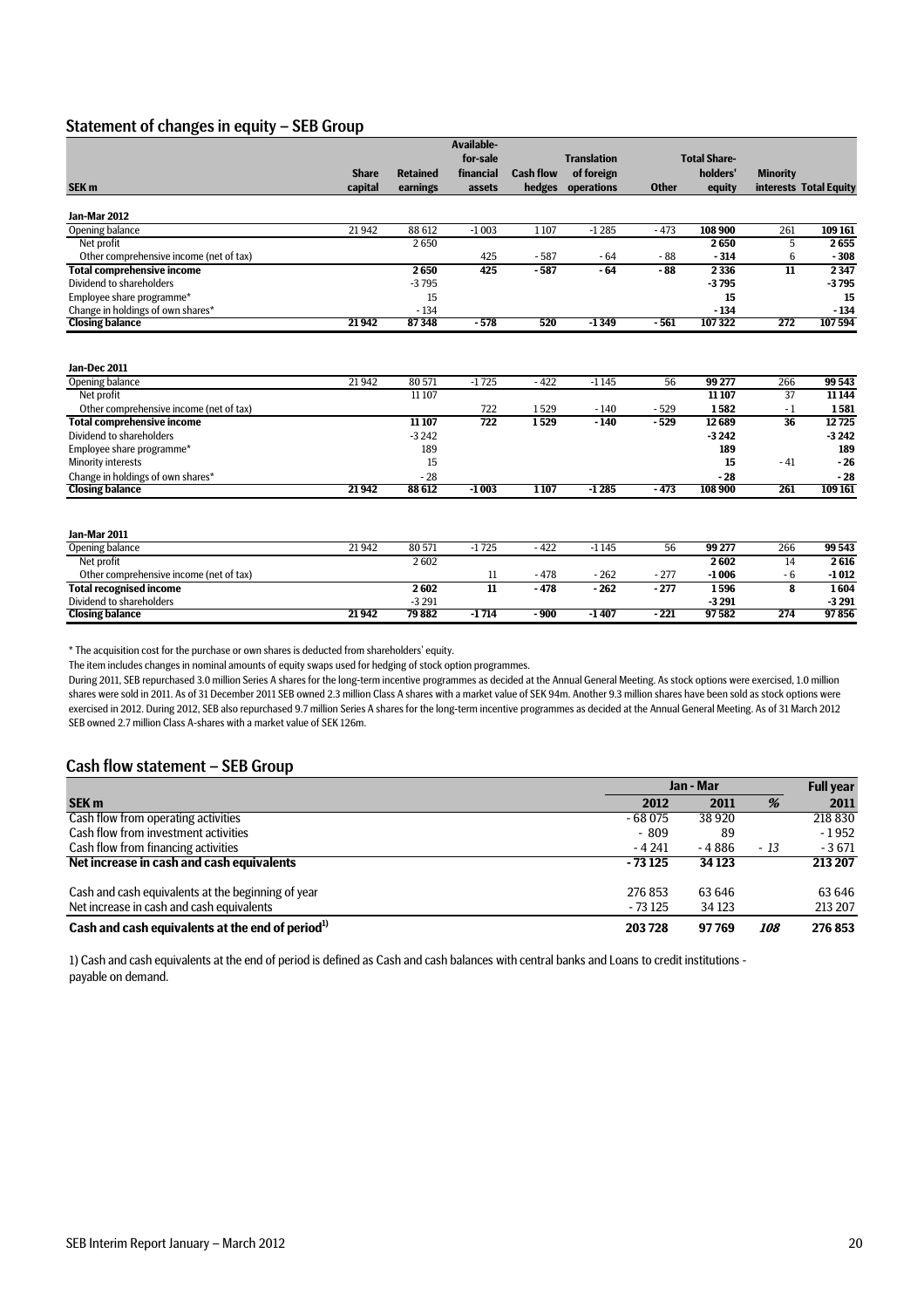### Reclassified portfolios – SEB Group

|                                                | Q1      | Q <sub>4</sub> |       |         | Jan - Mar |       |          |  |
|------------------------------------------------|---------|----------------|-------|---------|-----------|-------|----------|--|
| <b>SEK m</b>                                   | 2012    | 2011           | %     | 2012    | 2011      | %     | 2011     |  |
| <b>Reclassified, SEK m</b>                     |         |                |       |         |           |       |          |  |
| <b>Opening balance</b>                         | 42 169  | 49 190         | $-14$ | 42 169  | 78 681    | $-46$ | 78 681   |  |
| Reclassified                                   |         |                |       |         |           |       |          |  |
| <b>Amortisations</b>                           | $-721$  | - 475          | 52    | $-721$  | $-2138$   | -66   | $-6360$  |  |
| Securities sold                                | $-5335$ | $-4778$        | 12    | $-5335$ | $-11008$  | $-52$ | $-29058$ |  |
| Accrued coupon                                 | 31      | - 51           |       | 31      | 40        | $-23$ | $-4$     |  |
| Exchange rate differences                      | $-811$  | $-1717$        | $-53$ | - 811   | $-1077$   | $-25$ | $-1090$  |  |
| <b>Closing balance*</b>                        | 35 333  | 42 169         | - 16  | 35 3 33 | 64 4 98   | -45   | 42 169   |  |
| * Market value                                 | 33748   | 39 284         | $-14$ | 33748   | 63 544    | $-47$ | 39 284   |  |
| Fair value impact - if not reclassified, SEK m |         |                |       |         |           |       |          |  |
| In Equity (AFS origin)                         | 339     | $-279$         |       | 339     | 542       | $-37$ | 21       |  |
| In Income Statements (HFT origin)              | 107     | 24             |       | 107     | 47        | 128   | 127      |  |
| <b>Total</b>                                   | 446     | $-255$         |       | 446     | 589       | $-24$ | 148      |  |
| Effect in Income Statements, SEK m*            |         |                |       |         |           |       |          |  |
| Net interest income                            | 209     | 267            | $-22$ | 209     | 312       | $-33$ | 1214     |  |
| Net financial income                           | $-662$  | $-901$         | $-27$ | - 662   | $-1000$   | -34   | -1 147   |  |
| Other income                                   | $-276$  | $-128$         | 116   | $-276$  | $-159$    | 74    | - 473    |  |
| <b>Total</b>                                   | - 729   | - 762          | $-4$  | - 729   | - 847     | -14   | $-406$   |  |

\* The effect in the Income Statement is the profit or loss transactions from the reclassified portfolio reported gross. Net interest income is the interest income from the portfolio without taking into account the funding costs. Net financial income is the foreign currency effect related to the reclassified portfolio but does not include the off-setting foreign currency effects from financing activities. Other income is the realised gains or losses from sales in the portfolio.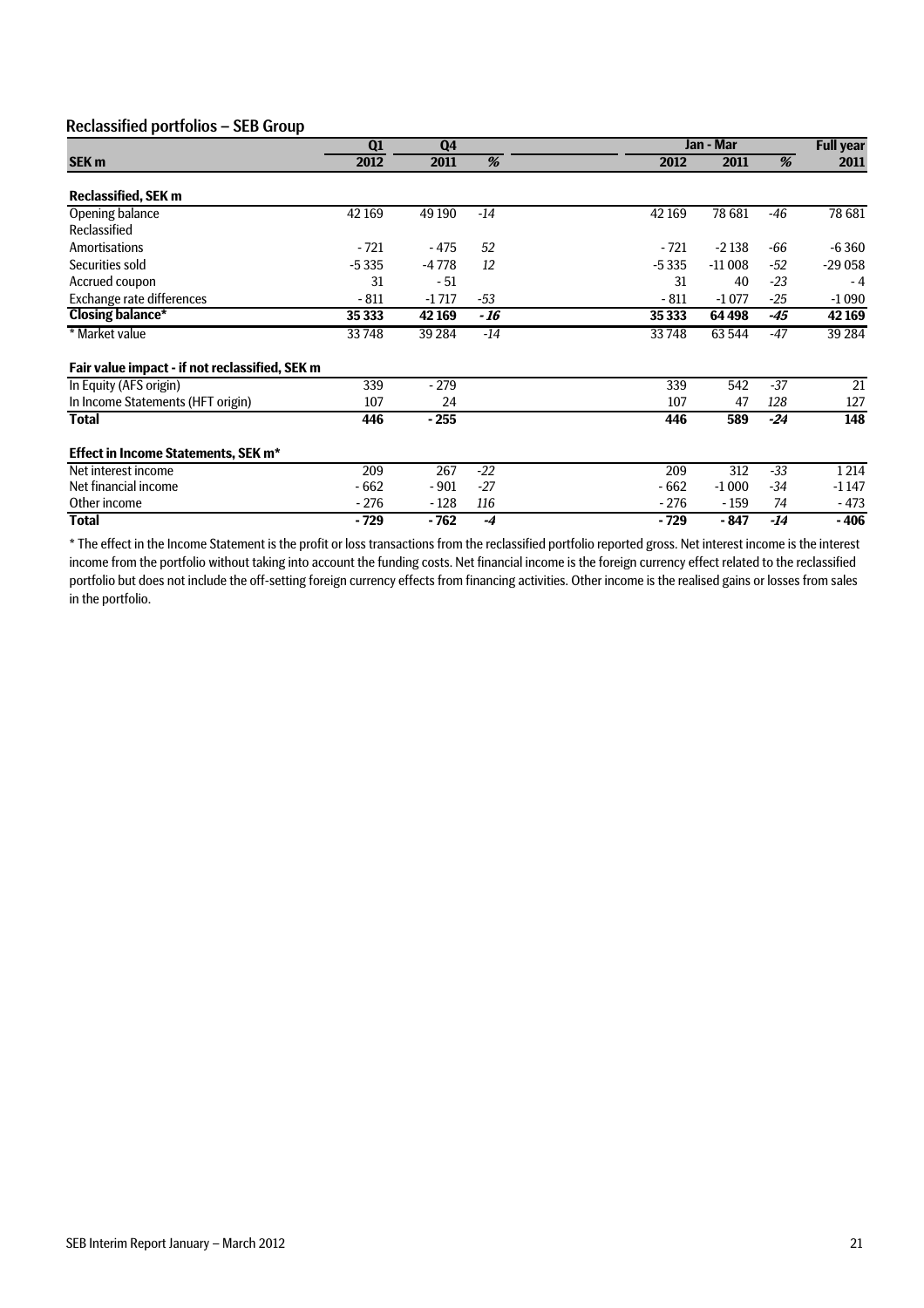## Non-performing loans – SEB Group

|                                                                                               | 31 Mar   | 31 Dec   | 31 Mar   |
|-----------------------------------------------------------------------------------------------|----------|----------|----------|
| SEK <sub>m</sub>                                                                              | 2012     | 2011     | 2011     |
|                                                                                               |          |          |          |
| Individually assessed impaired loans                                                          |          |          |          |
| Impaired loans, past due > 60 days                                                            | 9442     | 9831     | 12579    |
| Impaired loans, performing or past due < 60 days                                              | 1236     | 1259     | 2 2 9 1  |
| <b>Total individually assessed impaired loans</b>                                             | 10678    | 11090    | 14870    |
| Specific reserves                                                                             | $-5783$  | $-5938$  | $-7801$  |
| for impaired loans, past due > 60 days                                                        | $-5142$  | $-5311$  | $-6943$  |
| for impaired loans, performing or past due < 60 days                                          | $-641$   | $-627$   | $-858$   |
| Collective reserves                                                                           | $-1882$  | $-1948$  | $-2459$  |
| <b>Impaired loans net</b>                                                                     | 3013     | 3204     | 4610     |
| Specific reserve ratio for individually assessed impaired loans                               | 54.2%    | 53.5%    | 52.5%    |
| Total reserve ratio for individually assessed impaired loans                                  | 71.8%    | 71.1%    | 69.0%    |
| Net level of impaired loans                                                                   | 0.36%    | 0.39%    | 0.54%    |
| Gross level of impaired loans                                                                 | 0.79%    | 0.84%    | 1.12%    |
| <b>Portfolio assessed loans</b>                                                               |          |          |          |
| Portfolio assessed loans past due > 60 days                                                   | 6404     | 6483     | 6696     |
| <b>Restructured loans</b>                                                                     | 498      | 501      | 503      |
| Collective reserves for portfolio assessed loans                                              | $-3284$  | $-3351$  | $-3544$  |
| Reserve ratio for portfolio assessed loans                                                    | 47.6%    | 48.0%    | 49.2%    |
| <b>Reserves</b>                                                                               |          |          |          |
| Specific reserves                                                                             | $-5783$  | $-5938$  | $-7801$  |
| <b>Collective reserves</b>                                                                    | $-5166$  | $-5299$  | $-6003$  |
| Reserves for off-balance sheet items                                                          | $-346$   | $-369$   | $-400$   |
| <b>Total reserves</b>                                                                         | $-11295$ | $-11606$ | $-14204$ |
| <b>Non-performing loans</b>                                                                   |          |          |          |
| Non-performing loans*                                                                         | 17580    | 18 0 74  | 22069    |
| NPL coverage ratio                                                                            | 64.3%    | 64.2%    | 64.4%    |
| NPL % of lending                                                                              | 1.29%    | 1.36%    | 1.66%    |
| * Impaired loans + portfolio assessed loans > 60 days + restructured portfolio assessed loans |          |          |          |

### Seized assets – SEB Group

|                                    | 31 Mar | <b>31 Dec</b> | 31 Mar |
|------------------------------------|--------|---------------|--------|
| <b>SEK m</b>                       | 2012   | 2011          | 2011   |
| Properties, vehicles and equipment | 800    | .603          | 758    |
| <b>Shares</b>                      | 53     | 53            | 57     |
| <b>Total seized assets</b>         | 1853   | 1656          | 815    |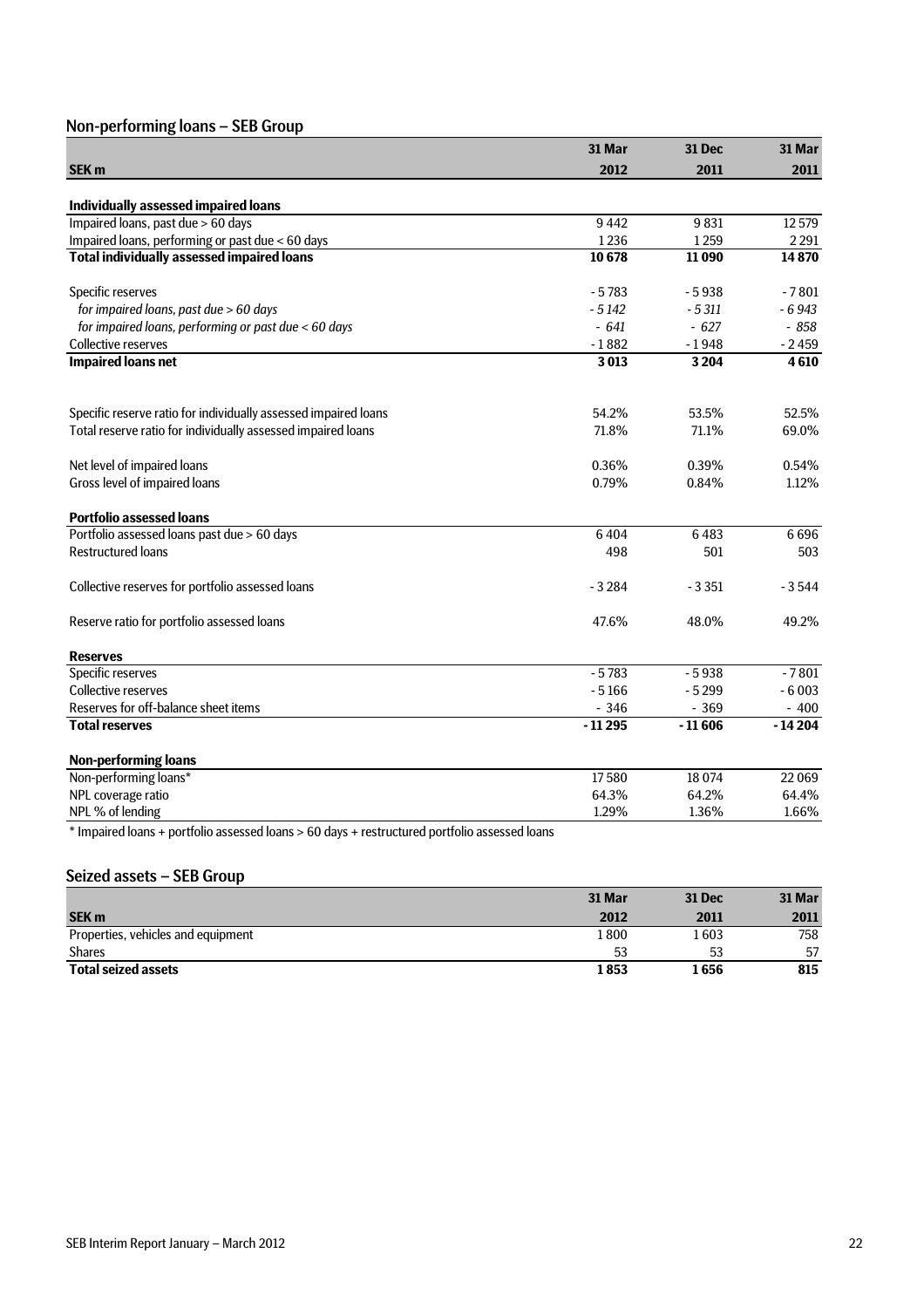## Discontinued operations – SEB Group

### Income statement

|                                         | Q1     | Q4     |       |   |        | Jan - Mar |        | <b>Full year</b> |
|-----------------------------------------|--------|--------|-------|---|--------|-----------|--------|------------------|
| <b>SEK m</b>                            | 2012   | 2011   | %     | % | 2012   | 2011      | %      | 2011             |
| Total operating income                  | - 3    | 84     |       |   | - 3    | $-849$    | $-100$ | $-535$           |
| <b>Total operating expenses</b>         | $-251$ | $-532$ | -53   |   | $-251$ | $-318$    | $-21$  | $-1093$          |
| <b>Profit before credit losses</b>      | $-254$ | $-448$ | -43   |   | $-254$ | $-1167$   | -78    | $-1628$          |
| Net credit losses                       | $-1$   | - 3    | $-67$ |   | - 1    | 97        |        | 180              |
| <b>Operating profit</b>                 | $-255$ | $-451$ | -43   |   | $-255$ | $-1070$   | -76    | $-1448$          |
| Income tax expense                      | 9      | 151    | -94   |   | 9      | 280       | $-97$  | 293              |
| Net profit from discontinued operations | $-246$ | $-300$ | -18   |   | $-246$ | $-790$    | -69    | $-1155$          |

### Assets and liabilities held for sale

|                                        | 31 March | <b>31 Dec</b> | 31 March |  |
|----------------------------------------|----------|---------------|----------|--|
| SEK <sub>m</sub>                       | 2012     | 2011          | 2011     |  |
| Loans to the public                    | 662      | 734           |          |  |
| Other assets                           | 1164     | 1271          |          |  |
| <b>Total assets held for sale</b>      | 1826     | 2005          |          |  |
| Deposits from credit institutions      | 1126     | 1275          |          |  |
| Deposits and borrowing from the public | 676      | 663           |          |  |
| Other liabilities                      |          | 24            |          |  |
| <b>Total liabilities held for sale</b> | 1803     | 1962          |          |  |

### Cash flow statement

|                                           | Q1   | Q4    |     |      | Jan - Mar      |              | <b>Full year</b> |
|-------------------------------------------|------|-------|-----|------|----------------|--------------|------------------|
| <b>SEK m</b>                              | 2012 | 2011  | %   | 2012 | 2011           | %            | 2011             |
| Cash flow from operating activities       |      | - 727 | -99 | - 7  | 26 774         | $-100$       | 27387            |
| Cash flow from investment activities      | - 9  | 50    |     | - 9  | 257            |              | 423              |
| Cash flow from financing activities       | 97   | 895   | -89 | 97   | $-27604 - 100$ |              | $-27800$         |
| Net increase in cash and cash equivalents |      |       |     |      |                |              |                  |
| from discontinued operations              | 81   | 218   | -63 | 81   |                | $-573 - 114$ | 10               |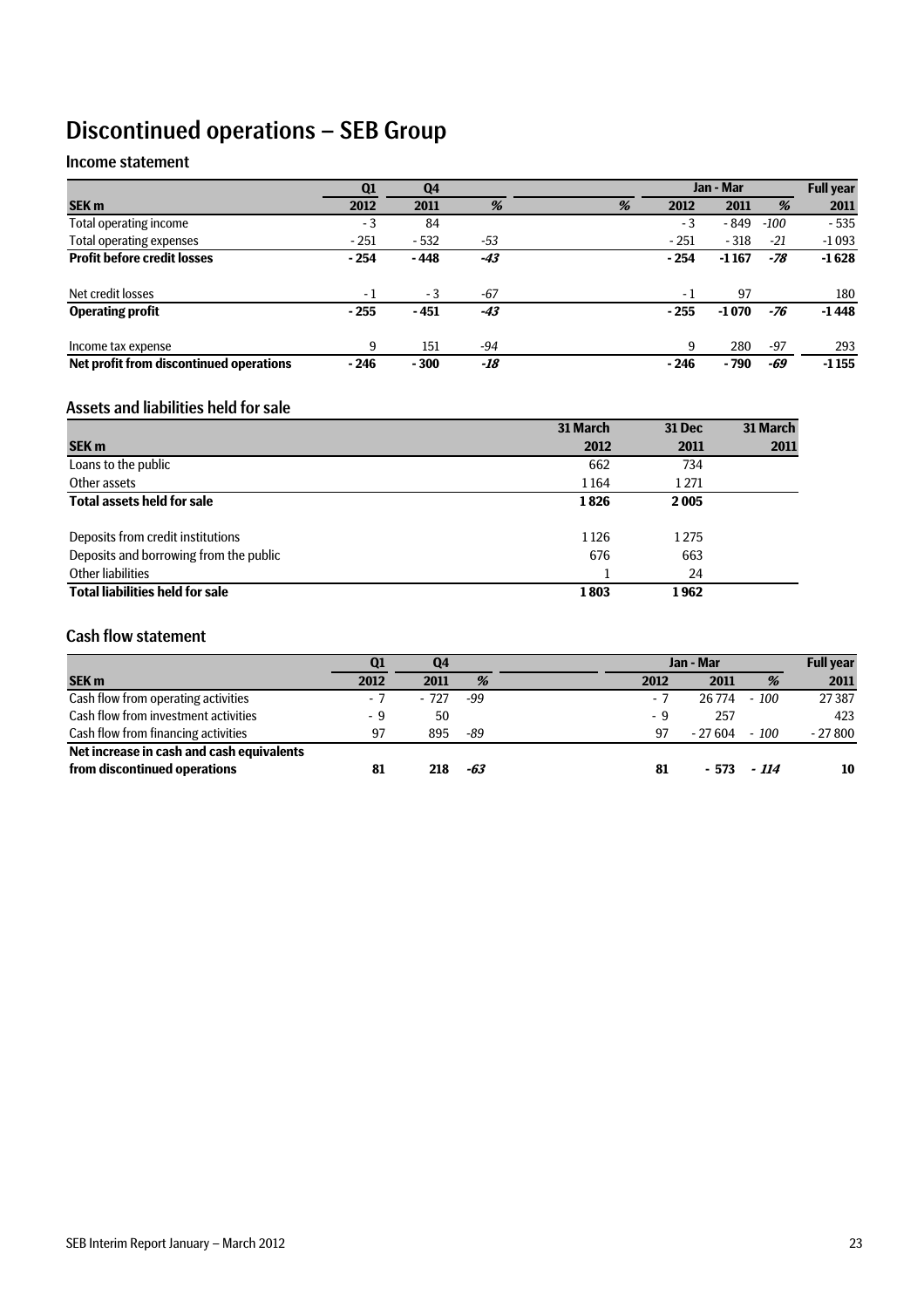## Capital base of the SEB financial group of undertakings

|                                                                                                          | 31 Mar        | 31 Dec        |
|----------------------------------------------------------------------------------------------------------|---------------|---------------|
| SEK <sub>m</sub>                                                                                         | 2012          | 2011          |
| Total equity according to balance sheet                                                                  | 107,594       | 109,161       |
| Dividend (excl repurchased shares)                                                                       | $-959$        | $-3,836$      |
| Investments outside the financial group of undertakings                                                  | $-41$         | -41           |
| Other deductions outside the financial group of undertakings                                             | $-4,110$      | $-3,728$      |
| = Total equity in the capital adequacy                                                                   | 102,484       | 101,556       |
| Adjustment for hedge contracts                                                                           | 436           | 229           |
| Net provisioning amount for IRB-reported credit exposures                                                | $-172$        | $-108$        |
|                                                                                                          |               |               |
| Unrealised value changes on available-for-sale financial assets<br>Exposures where RWA is not calculated | 272<br>$-734$ | 717<br>$-914$ |
| Goodwill                                                                                                 |               |               |
|                                                                                                          | $-4,173$      | $-4,147$      |
| Other intangible assets                                                                                  | $-3,126$      | $-2,943$      |
| Deferred tax assets                                                                                      | $-1,181$      | $-1,293$      |
| = Core Tier 1 capital                                                                                    | 93,806        | 93,097        |
| Tier 1 capital contribution (non-innovative)                                                             | 4,421         | 4,455         |
| Tier 1 capital contribution (innovative)                                                                 | 9,929         | 10,159        |
| = Tier 1 capital                                                                                         | 108,156       | 107,711       |
| Dated subordinated debt                                                                                  | 4,709         | 4,815         |
| Deduction for remaining maturity                                                                         | $-261$        | $-320$        |
| Perpetual subordinated debt                                                                              | 2,012         | 2,225         |
| Net provisioning amount for IRB-reported credit exposures                                                | $-172$        | $-108$        |
| Unrealised gains on available-for-sale financial assets                                                  | 705           | 799           |
| Exposures where RWA is not calculated                                                                    | $-734$        | $-914$        |
| Investments outside the financial group of undertakings                                                  | $-41$         | -41           |
| = Tier 2 capital                                                                                         | 6,218         | 6,456         |
|                                                                                                          |               |               |
| Investments in insurance companies                                                                       | $-10,500$     | $-10,500$     |
| Pension assets in excess of related liabilities                                                          | $-758$        | $-222$        |
| $=$ Capital base                                                                                         | 103,116       | 103,445       |

On 31 March 2012 the parent company's Tier 1 capital was SEK 100,106m (98,098m) and the reported Tier 1 capital ratio was 16.3 percent (16.0)*.*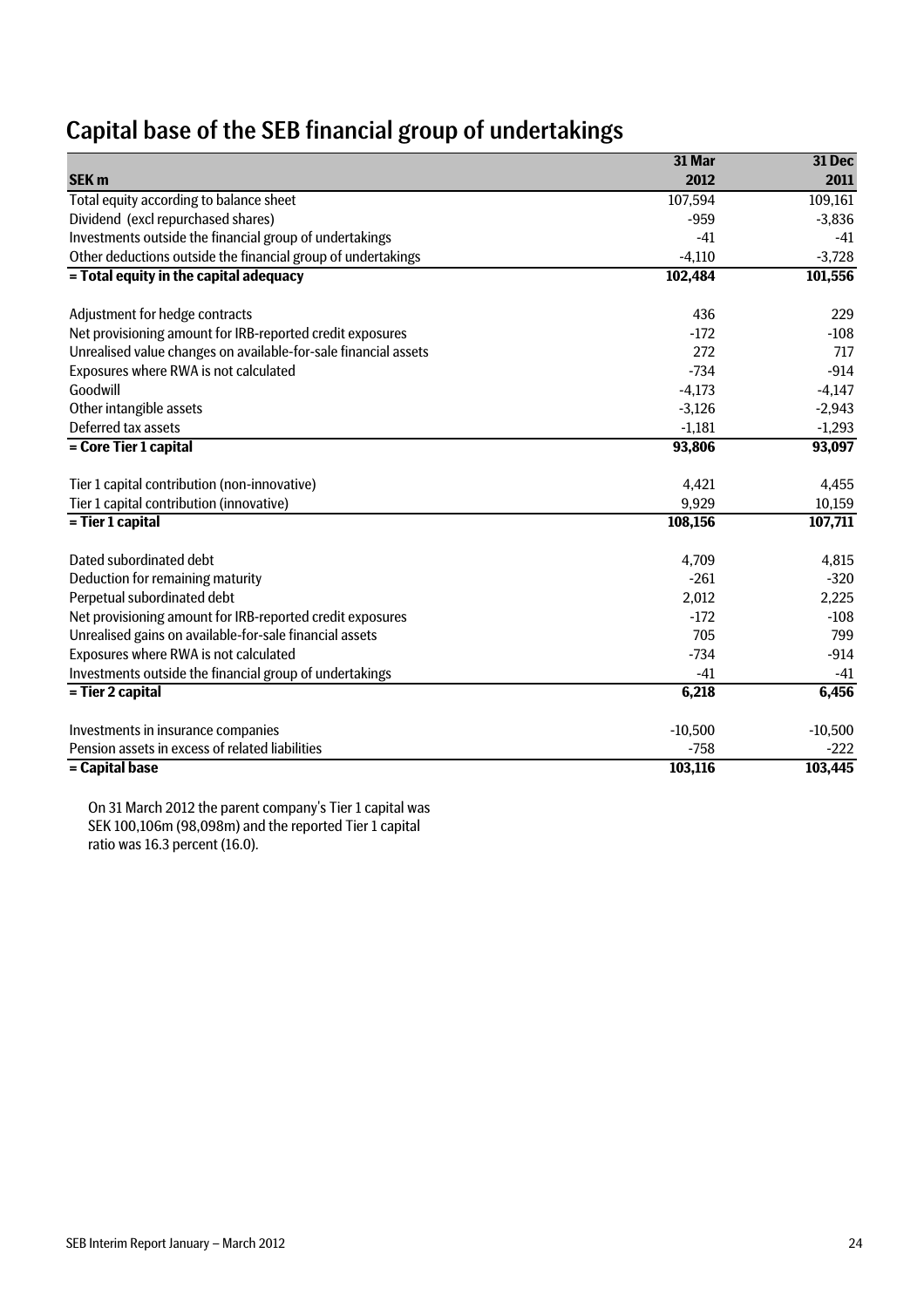## Risk-weighted assets for the SEB financial group of undertakings

| <b>Risk-weighted assets</b>                     | 31 Mar  | <b>31 Dec</b> |  |
|-------------------------------------------------|---------|---------------|--|
| SEK <sub>m</sub>                                | 2012    | 2011          |  |
| <b>Credit risk IRB approach</b>                 |         |               |  |
| <b>Institutions</b>                             | 30,685  | 29,552        |  |
| Corporates                                      | 392.517 | 394,094       |  |
| <b>Securitisation positions</b>                 | 6,753   | 6,515         |  |
| Retail mortgages                                | 45,408  | 45,241        |  |
| Other retail exposures                          | 8,856   | 9,460         |  |
| Other exposure classes                          | 1,674   | 1,651         |  |
| <b>Total credit risk IRB approach</b>           | 485,893 | 486,513       |  |
| <b>Further risk-weighted assets</b>             |         |               |  |
| Credit risk, Standardised approach              | 75,761  | 77,485        |  |
| Operational risk, Advanced Measurement approach | 41,154  | 42,267        |  |
| Foreign exchange rate risk                      | 14,213  | 13,173        |  |
| Trading book risks                              | 57,592  | 59,403        |  |
| <b>Total risk-weighted assets</b>               | 674,613 | 678,841       |  |
| <b>Summary</b>                                  |         |               |  |
| Credit risk                                     | 561,654 | 563,998       |  |
| Operational risk                                | 41,154  | 42,267        |  |
| Market risk                                     | 71.805  | 72,576        |  |
| <b>Total</b>                                    | 674,613 | 678,841       |  |
| <b>Adjustment for flooring rules</b>            |         |               |  |
| Addition according to transitional flooring     | 160,214 | 148,774       |  |
| <b>Total reported</b>                           | 834.827 | 827,615       |  |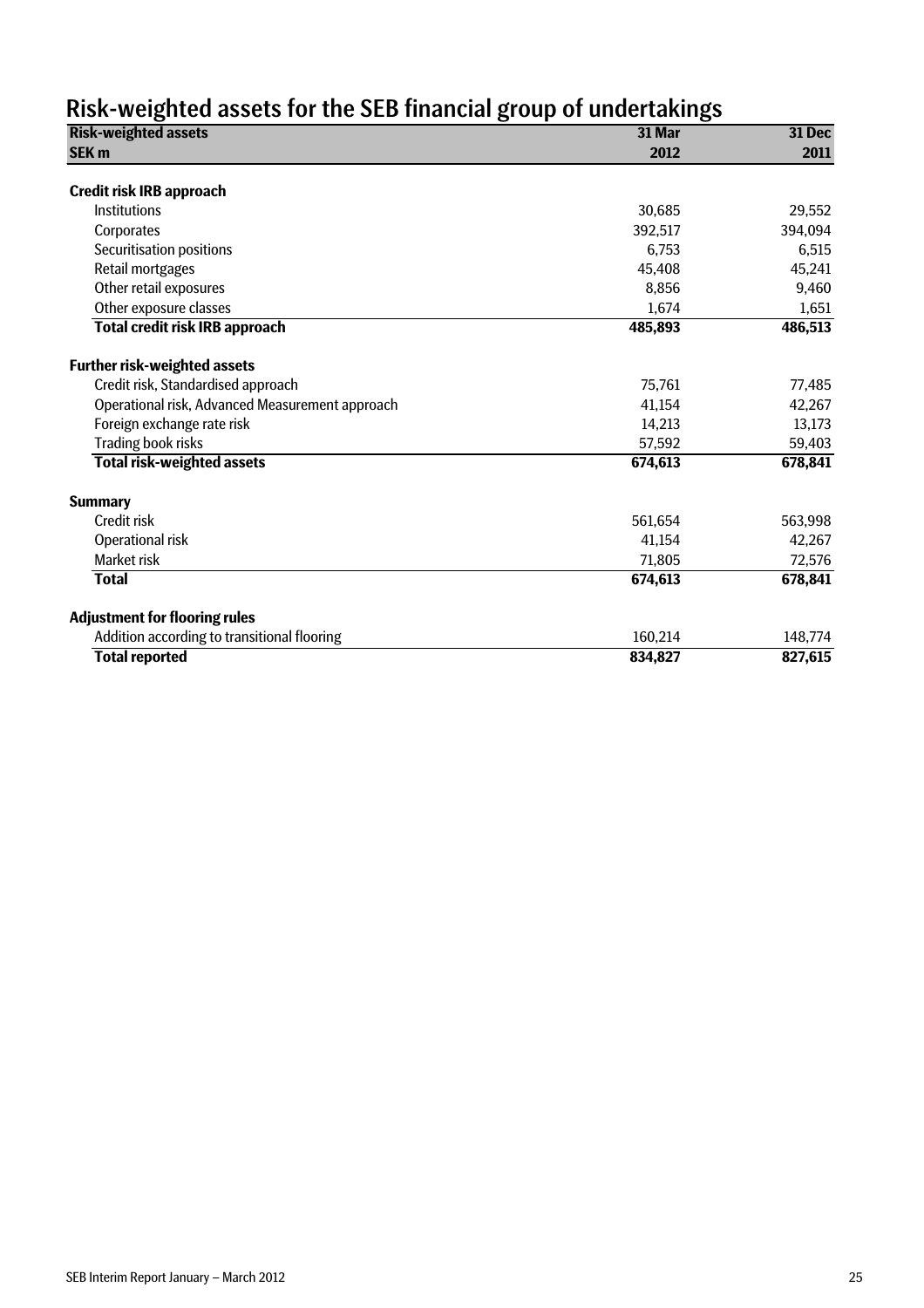## Capital adequacy analysis

| <b>Capital adequacy</b><br>2012                                  | 2011      |
|------------------------------------------------------------------|-----------|
| <b>Capital resources</b>                                         |           |
| Core Tier 1 capital<br>93,806                                    | 93,097    |
| Tier 1 capital<br>108,156                                        | 107,711   |
| Capital base<br>103,116                                          | 103,445   |
| <b>Capital adequacy without transitional floor (Basel II)</b>    |           |
| Risk-weighted assets<br>674,613                                  | 678,841   |
| Expressed as capital requirement<br>53,969                       | 54,307    |
| Core Tier 1 capital ratio<br>13,9%                               | 13,7%     |
| Tier 1 capital ratio<br>16,0%                                    | 15,9%     |
| Total capital ratio<br>15,3%                                     | 15,2%     |
| Capital base in relation to capital requirement<br>1,91          | 1,90      |
| Capital adequacy including transitional floor                    |           |
| 80%<br><b>Transition floor applied</b>                           | 80%       |
| Risk-weighted assets<br>834,827                                  | 827,615   |
| Expressed as capital requirement<br>66,786                       | 66,209    |
| Core Tier 1 capital ratio<br>11,2%                               | 11,2%     |
| Tier 1 capital ratio<br>13,0%                                    | 13,0%     |
| Total capital ratio<br>12,4%                                     | 12,5%     |
| Capital base in relation to capital requirement<br>1,54          | 1,56      |
| <b>Capital adequacy with risk-weighting according to Basel I</b> |           |
| Risk-weighted assets<br>1,048,910                                | 1,037,898 |
| Expressed as capital requirement<br>83,913                       | 83,032    |
| Core Tier 1 capital ratio<br>8,9%                                | 9,0%      |
| Tier 1 capital ratio<br>10,3%                                    | 10,4%     |
| Total capital ratio<br>9,8%                                      | 10,0%     |
| Capital base in relation to capital requirement<br>1,23          | 1,25      |

Overall Basel II risk-weighted assets ('RWA'), before the effect of transitional flooring, decreased with 0.6 per cent or SEK 4bn since year-end. The Swedish krona strengthened resulting in an RWA decrease of SEK 4bn. The effect of risk class migration was an RWA increase of SEK 3bn. RWA process changes resulted in an RWA decrease of SEK 4bn, whereof SEK 2bn was due to transition to IRB Foundation for a minor retail mortgage portfolio in the parent company. Riskweight changes increased RWA with SEK 3bn. Market risk RWA decreased with SEK 1bn and operational risk RWA decreased with SEK 1bn. Including other changes this resulted in a net decrease of RWA according to Basel II (without transitional floor) to SEK 675bn (679).

Un-floored Basel II RWA was 36 per cent lower than Basel I RWA. The ultimate target is to use IRB reporting for all credit

exposures except those to central governments, central banks and local governments and authorities, and a small number of insignificant portfolios.

The forthcoming regulatory directive, CRD IV, establishes explicit minimum levels for common equity Tier 1 and Tier 1 capital and requires banks to hold more and higher quality capital. In addition, the Swedish government in November 2011 proposed stricter common equity capital ratio requirements than Basel III; 10 per cent from 2013 and 12 per cent from 2015 (with capital and RWA defined according to fully implemented CRD IV / Basel III framework). SEB actively monitors the regulatory development and takes part in consultations via national and international industry organisations.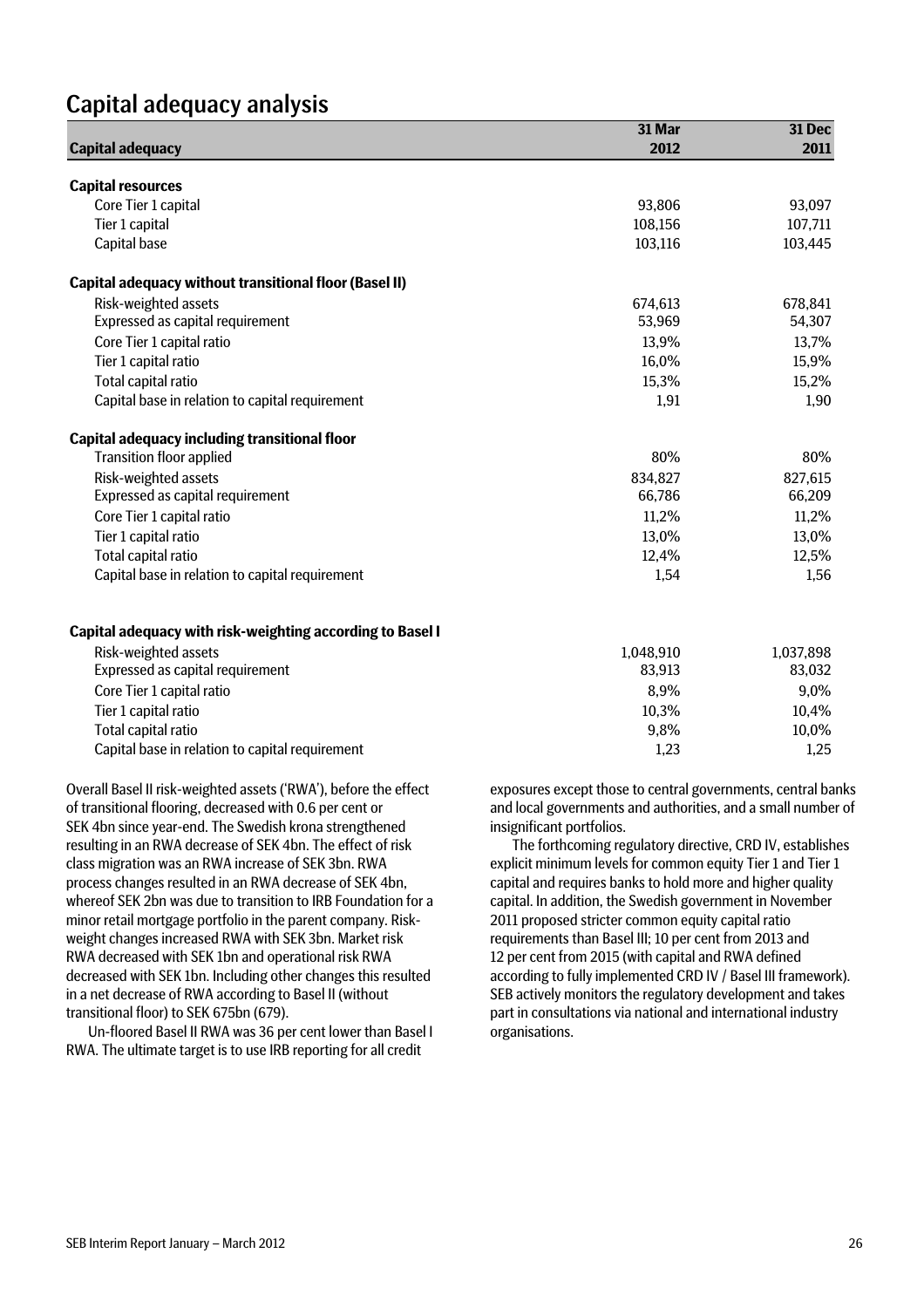The following table summarises average risk weights (Risk-Weighted Assets, 'RWA', divided by Exposure At Default, 'EAD') for exposures where RWA is calculated following the internal ratings based ('IRB') approach. Repo and securities lending transactions are excluded from the analysis since they carry low risk-weight and can vary considerably in volume, thus making numbers less comparable.

| IRB reported credit exposures (less repos and securities lending) | 31 Mar | 31 Dec |
|-------------------------------------------------------------------|--------|--------|
| Average risk-weight                                               | 2012   | 2011   |
| <b>Institutions</b>                                               | 19.1%  | 19,2%  |
| Corporates                                                        | 51.5%  | 51,6%  |
| Securitisation positions                                          | 39,8%  | 34,9%  |
| Retail mortgages                                                  | 11,6%  | 12,1%  |
| Other retail exposures                                            | 35,6%  | 37,5%  |

The risk-weights for Institutions and Corporates showed a minor decline since year end. The increase in risk-weight for securitisation positions is due to relatively higher amortisation in better risk grades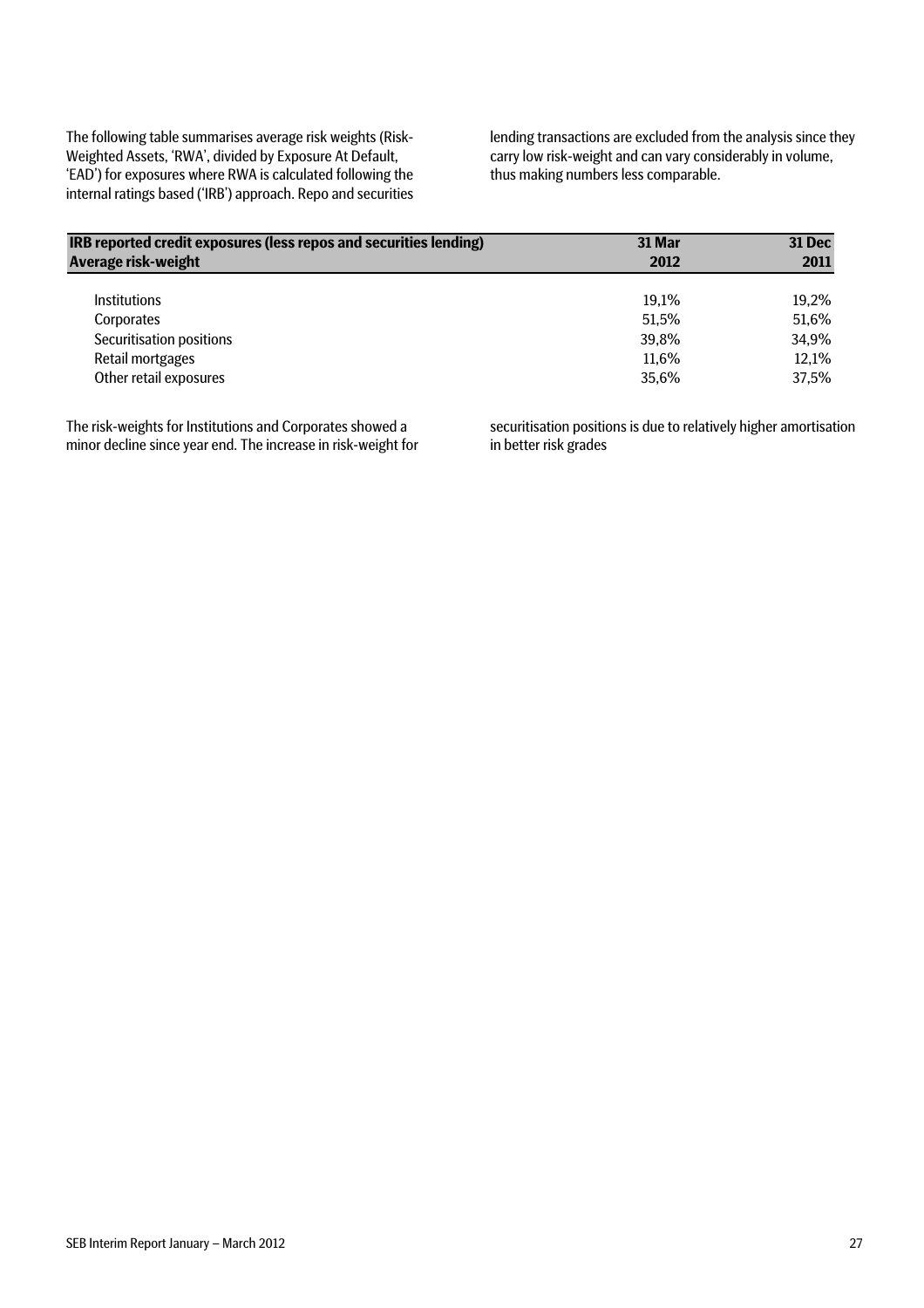### Income statement – Skandinaviska Enskilda Banken AB (publ)

| In accordance with FSA regulations           | Q <sub>4</sub><br>Q1 |         |                  | Jan - Mar |         |       | <b>Full year</b> |
|----------------------------------------------|----------------------|---------|------------------|-----------|---------|-------|------------------|
| SEK <sub>m</sub>                             | 2012                 | 2011    | %                | 2012      | 2011    | %     | 2011             |
| Interest income                              | 9718                 | 10 201  | $-5$             | 9718      | 8044    | 21    | 36819            |
| Leasing income                               | 1528                 | 1470    | $\overline{4}$   | 1528      | 1382    | 11    | 5756             |
| Interest expense                             | $-7084$              | $-7590$ | $-7$             | $-7084$   | $-5666$ | 25    | $-27034$         |
| <b>Dividends</b>                             | 279                  | 196     | 42               | 279       | 1458    | $-81$ | 4409             |
| Fee and commission income                    | 2 1 1 4              | 2451    | $-14$            | 2 1 1 4   | 2181    | $-3$  | 9030             |
| Fee and commission expense                   | $-345$               | $-463$  | $-25$            | $-345$    | $-357$  | $-3$  | $-1634$          |
| Net financial income                         | 1169                 | 708     | 65               | 1169      | 803     | 46    | 3133             |
| Other income                                 | 12                   | 279     | $-96$            | 12        | 166     | $-93$ | 1 1 8 3          |
| <b>Total operating income</b>                | 7391                 | 7252    | $\boldsymbol{z}$ | 7391      | 8011    | -8    | 31 662           |
| Administrative expenses                      | $-3420$              | $-3776$ | $-9$             | $-3420$   | $-3641$ | $-6$  | $-14479$         |
| Depreciation, amortisation and impairment of |                      |         |                  |           |         |       |                  |
| tangible and intangible assets               | $-1278$              | $-1317$ | $-3$             | $-1278$   | $-1162$ | 10    | $-4884$          |
| <b>Total operating expenses</b>              | $-4698$              | $-5093$ | -8               | $-4698$   | $-4803$ | $-2$  | $-19363$         |
| <b>Profit before credit losses</b>           | 2693                 | 2159    | 25               | 2693      | 3208    | -16   | 12 2 9 9         |
| Net credit losses                            | $-139$               | $-190$  | $-27$            | $-139$    | $-123$  | 13    | - 458            |
| Impairment of financial assets               |                      | $-27$   | $-100$           |           |         |       | $-759$           |
| <b>Operating profit</b>                      | 2554                 | 1942    | 32               | 2554      | 3085    | $-17$ | 11082            |
| Appropriations                               |                      | $-1119$ | $-100$           |           |         |       | $-1119$          |
| Income tax expense                           | $-765$               | $-606$  | 26               | $-765$    | $-616$  | 24    | $-2122$          |
| Other taxes                                  | 9                    | 36      |                  | 9         | 3       | 200   | 10               |
| Net profit                                   | 1798                 | 253     |                  | 1798      | 2472    | $-27$ | 7851             |

### Statement of comprehensive income – Skandinaviska Enskilda Banken AB (publ)

| Q1     | Q <sub>4</sub> |        | Jan - Mar |                                                         | <b>Full year</b> |
|--------|----------------|--------|-----------|---------------------------------------------------------|------------------|
| 2012   | 2011           | %      | 2011      | %                                                       | 2011             |
| 1798   | 253            |        | 2472      | $-27$                                                   | 7851             |
|        |                |        |           |                                                         |                  |
| 226    | - 88           |        | 175       | 29                                                      | 36               |
| $-586$ | 204            |        | $-477$    | 23                                                      | 1536             |
| $-15$  | $-11$          | 36     | $-159$    | $-91$                                                   | 44               |
|        | - 158          | $-100$ | $-185$    | $-100$                                                  | $-452$           |
| $-375$ | $-53$          |        | $-646$    | $-42$                                                   | 1164             |
| 1423   | 200            |        | 1826      | $-22$                                                   | 9015             |
|        |                |        |           | 2012<br>1798<br>226<br>$-586$<br>- 15<br>$-375$<br>1423 |                  |